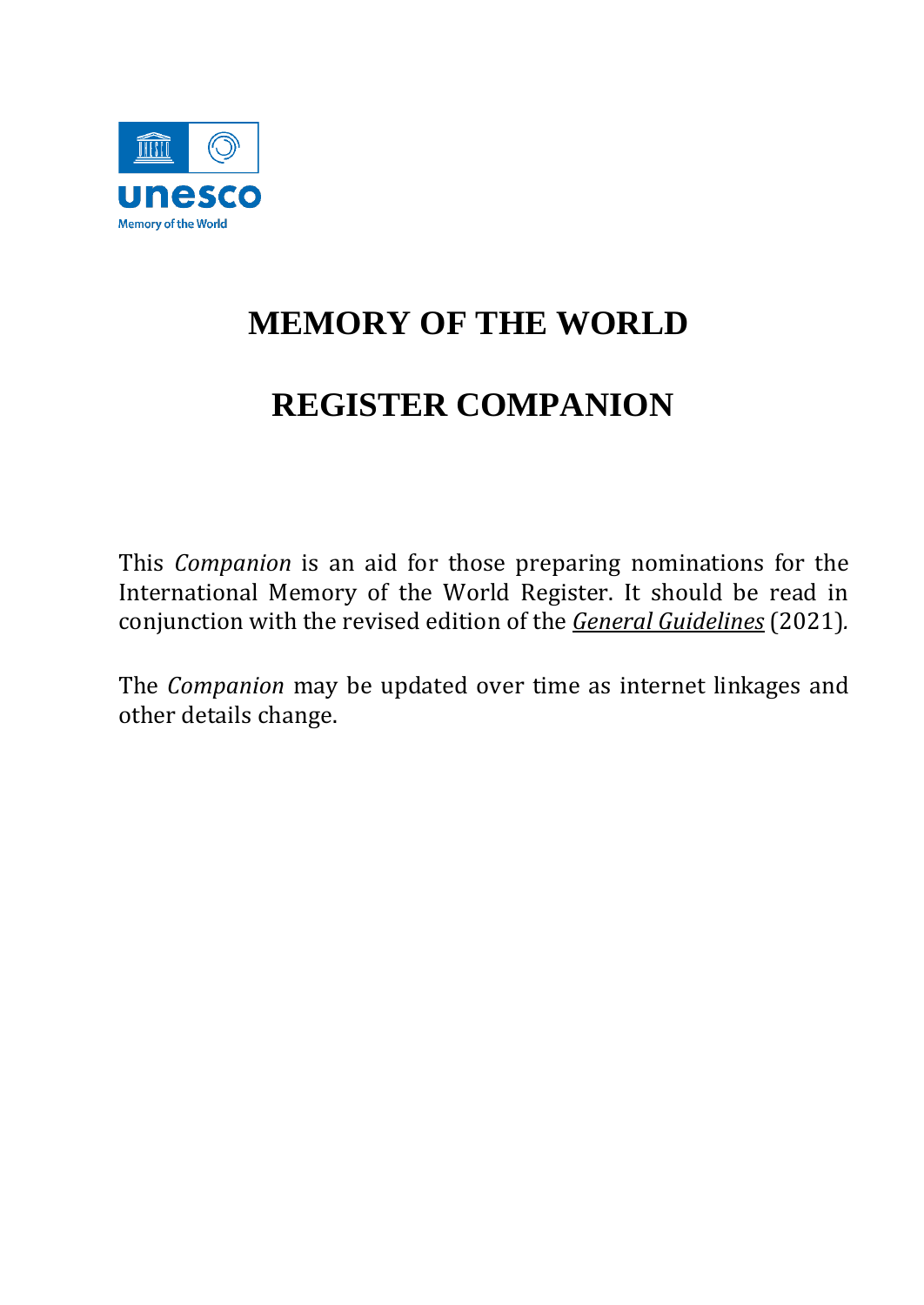# **1 Introduction**

This Companion is for everyone who has heard about the UNESCO Memory of the World Programme and is interested in being a part of it, especially by **nominating items of documentary heritage for the Memory of the World International Register**. For full details of the nomination process, refer to the *General Guidelines* and especially the admissibility and selection criteria in **Section 8.2**. *Inadmissible nominations* and **Section 8.3**. *Criteria for inscription* . **This Companion provides the basic information needed to complete a nomination.**

# *What is the 'Memory of the World' (MoW) programme?*

It is UNESCO's flagship programme that aims to ensure the preservation and dissemination of documentary heritage, including valuable archive holdings and library and museum collections worldwide.

It is one of three UNESCO initiatives for protecting and raising awareness of the global cultural heritage. The other two are the *Convention Concerning the Protection of the World Cultural and Natural Heritage,* which maintains the *World Heritage List* of buildings and natural sites of outstanding universal value, and the *Convention for the Safeguarding of the Intangible Heritage* which recognizes and supports the survival of oral traditions and culture. The three approaches complement each other, but there is an important difference.

While the *World Heritage* and *Intangible Heritage* conventions are strongly focused on the protection of the specific places and traditions on the "lists" which they create, MoW supports the preservation and accessibility of the documentary heritage **at large.** Its registers, too, are highly selective and identify documents of great significance which must be preserved. But they also have a symbolic and practical function as a means of convincing a wider public of the need for preserving documents which will never find their way onto any register: a kind of shop window for a much larger objective.

MoW is underpinned by the *[Recommendation concerning the preservation of, and access](https://unesdoc.unesco.org/ark:/48223/pf0000244675.page=5)  [to, documentary heritage including in digital form,](https://unesdoc.unesco.org/ark:/48223/pf0000244675.page=5)* adopted by the UNESCO General Conference in November 2015.

MoW relates to the world's *documentary heritage.* The programme has three objectives:

- To facilitate preservation, by the most appropriate techniques
- To assist universal access
- To increase awareness worldwide of the existence and significance of documentary heritage

It aims to alert governments, decision makers and the public at large that preservation of, and access to, documents of all kinds needs increased efforts, especially in the digital environment, which offers truly democratic dimensions in the production of and access to new and existing documents.

MoW began in 1992, in response to a growing concern about the state of preservation of, and access to, the world's documentary heritage. MoW was established as a long term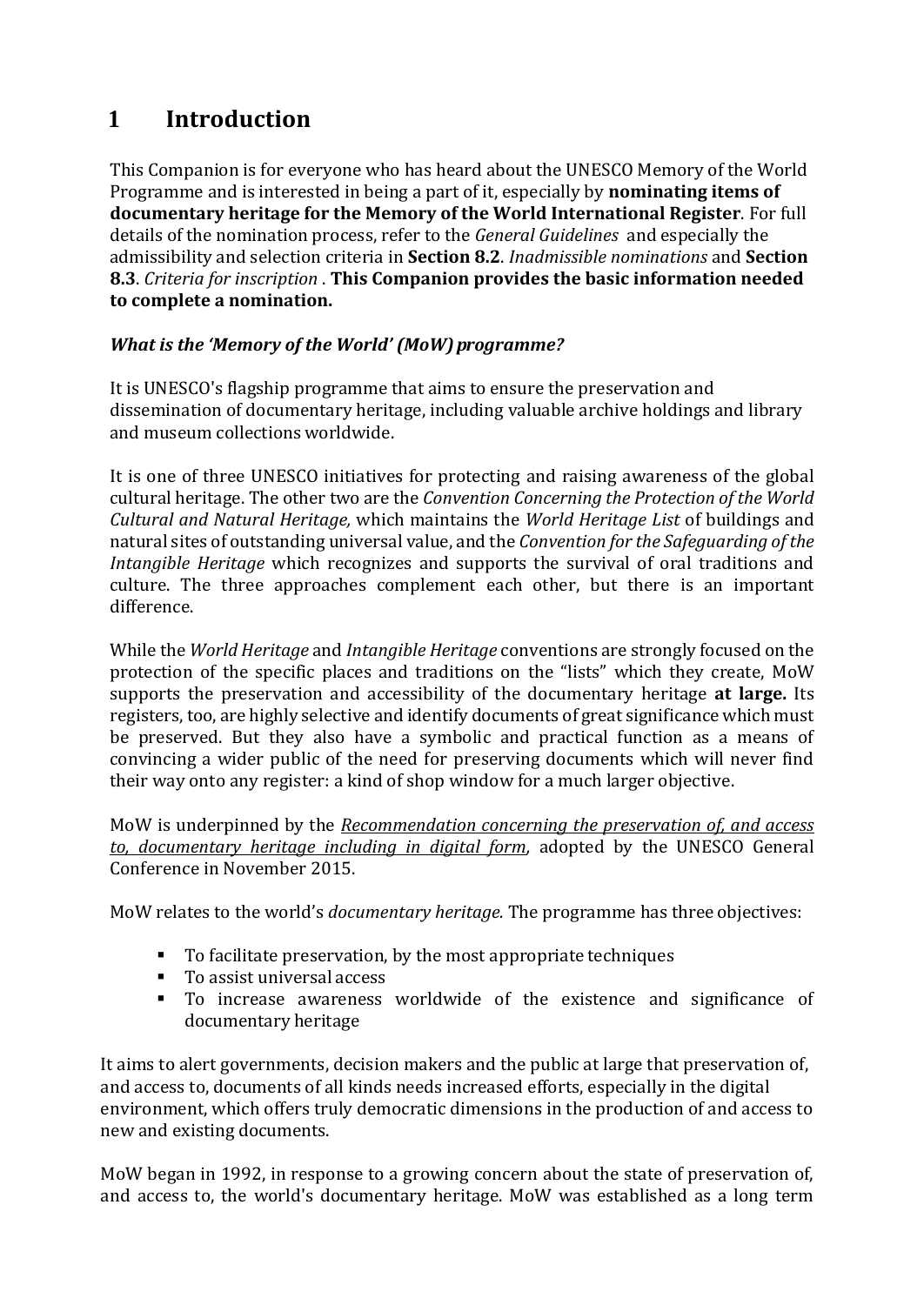

approach to changing the way the world's documentary heritage – in libraries, archives, museums and elsewhere – is valued, protected, used and supported by nations, governments, communities and individuals.

#### *What is a document? What is documentary heritage? What are memory institutions?*

The *Recommendation* adopts the following definitions:

A **document** is an object comprising analogue or digital informational *content* and the *carrier* on which it resides. It is preservable and usually moveable. The content may comprise signs or codes (such as text), images (still or moving) and sounds, which can be copied or migrated. The carrier may have important aesthetic, cultural or technical qualities. The relationship between content and carrier may range from incidental to integral.

**Documentary heritage** comprises those single documents – or groups of documents – of significant and enduring value to a community, a culture, a country or to humanity generally, and whose deterioration or loss would be a harmful impoverishment. Significance of this heritage may become clear only with the passage of time. The world's documentary heritage is of global importance and responsibility to all, and should be fully preserved and protected for all, with due respect to and recognition of cultural mores and practicalities. It should be permanently accessible and re-usable by all without hindrance. It provides the means for understanding social, political, collective as well as personal history. It can help to underpin good governance and sustainable development. For each State, its documentary heritage reflects its memory and identity, and thus contributes to determine its place in the global community.

**Memory institutions** may include but are not limited to archives, libraries, museums and other educational, cultural and research organizations.

These formal definitions are discussed in more detail in Appendixes 5 and 6 of the *General Guidelines*, and depending on the material you are proposing to nominate it is important to have a good understanding of them.

By way of illustration, the following notes enlarge on these formal definitions.

**Groups of documents** being nominated should be logical and coherent in their character. The size of the group does not matter; what holds the group together does. A *collection* is a self-contained group of individual documents that have been brought together by a particular circumstance, reason or purpose (for example, subject matter, character, provenance, or historical relationships). An archival *fonds* is the whole group of documents made or received by a person or organization in the course of their normal activities and kept for future reference, and in which the administrative context and relationships between records is preserved. A *holding* is a set or larger grouping of defined collections and/or fonds. It is possible that collections, fonds or holdings may have become split between two or more institutions for various reasons.

Generally, in **traditional (analogue) text documents**, content and carriers form a unit which is usually considered as the *original*. Such documents may owe much of their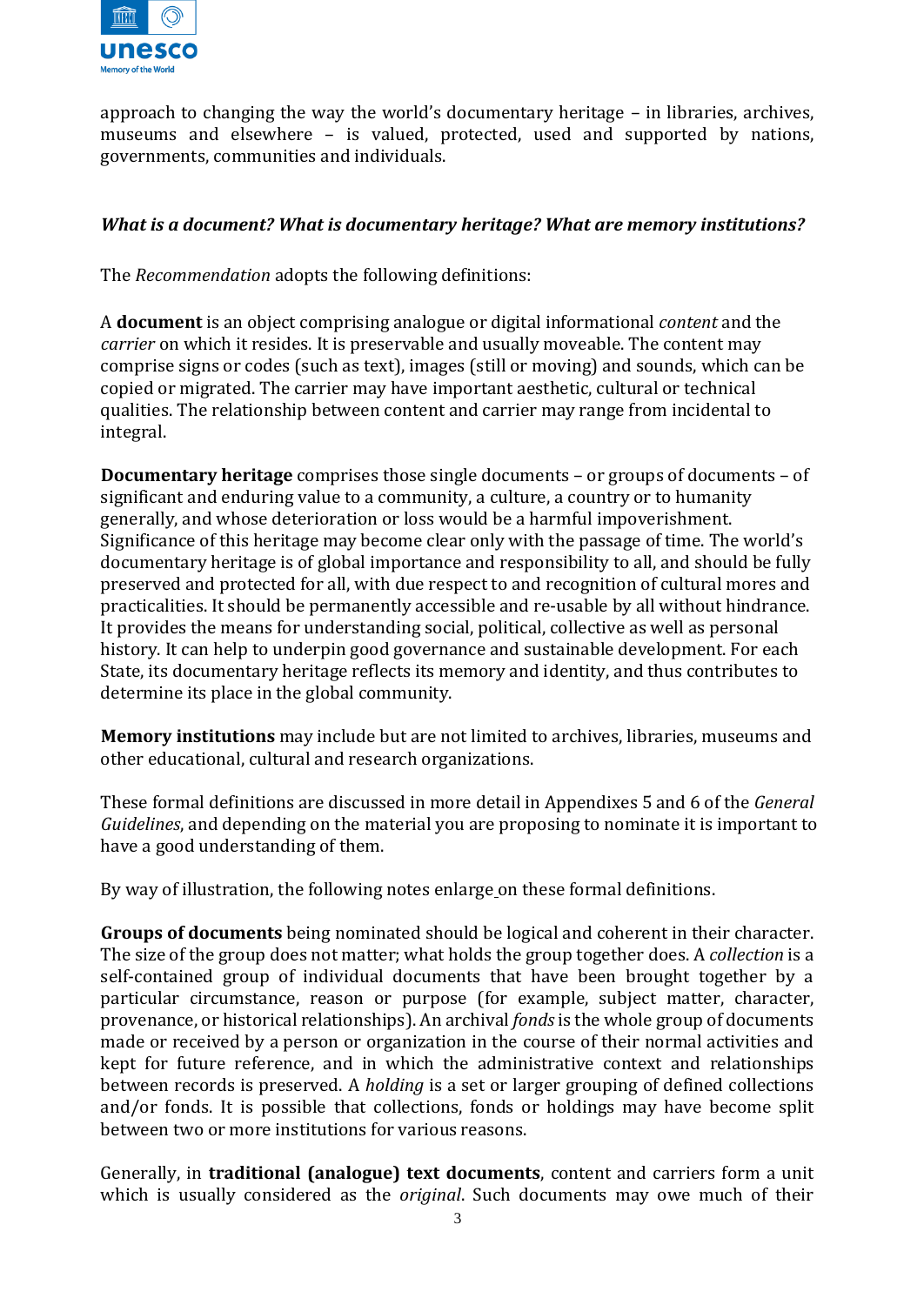

importance to the specific nature of the carrier (for example, an illuminated manuscript or a photograph recorded on a particular kind of paper) or its circumstantial associations (for example, a music score written by a famous composer or a collection compiled or owned by a renowned person).

In the case of **machine-readable or reproducible documents** – that is, all audiovisual documents except analogue photographs, and all digital documents – the carrier, although necessary to physically contain the information, is sometimes of lesser or even no importance in the context of Memory of the World. This is because digital and audiovisual information is generally preserved by migration from one storage platform and carriers to the next. However, this is not always true. There are cases where the particular carrier on which the content is stored could be the reason for a document's inscription (for example, a phonoautogram, or the oldest data on punch cards). Motion picture film may have characteristics (such as an obsolete colour process) which give the carrier a particular importance.

**Digital documents** may be categorized in three groups:

- Digitised documents that is, digital surrogates made from analogue originals
- Fixed born digital documents that is, finite documents created in the digital domain, without analogue originals
- Dynamic born digital documents such as active websites or continually enhanced digital resources, like social media or educational media

Here it is essential to understand which category the documents belong to as the information required in the nomination is specific and critical. As this requires an extended explanation, you may wish to read the **[Explanatory Note on Nominating Digital](https://en.unesco.org/sites/default/files/nominating_digital_documents_inscription_note_en.pdf)  [Documents for Inscription](https://en.unesco.org/sites/default/files/nominating_digital_documents_inscription_note_en.pdf).** Here, it may also be advisable to refer to the second edition of the **UNESCO/PERSIST Guidelines for the Selection of Digital Heritage for Long-term Preservation**.

#### **Examples of documents:**

Documents come in an immense range of forms and content. The following are some examples:

**Text documents** include manuscripts (of any age), books, newspapers, posters, correspondence, business records and computer files. The textual content may be recorded in ink, pencil, paint, digits or other medium. The carrier may be paper, plastic, papyrus, parchment, palm leaves, bark, stone, fabric, hard disk, data tape or many other materials.

**Non-text documents** include drawings, maps, music scores, plans, prints, diagrams or graphics.

**Audiovisual documents** include sound discs, magnetic tapes, films, photographs – whether in analogue or digital form, however recorded and in any format. The physical carrier may be paper, various forms of plastic or celluloid, shellac, metal or other material.

**Digital documents,** regardless of their content, may also be termed manifested documents. They are accessed through digital devices in their various forms – laptops,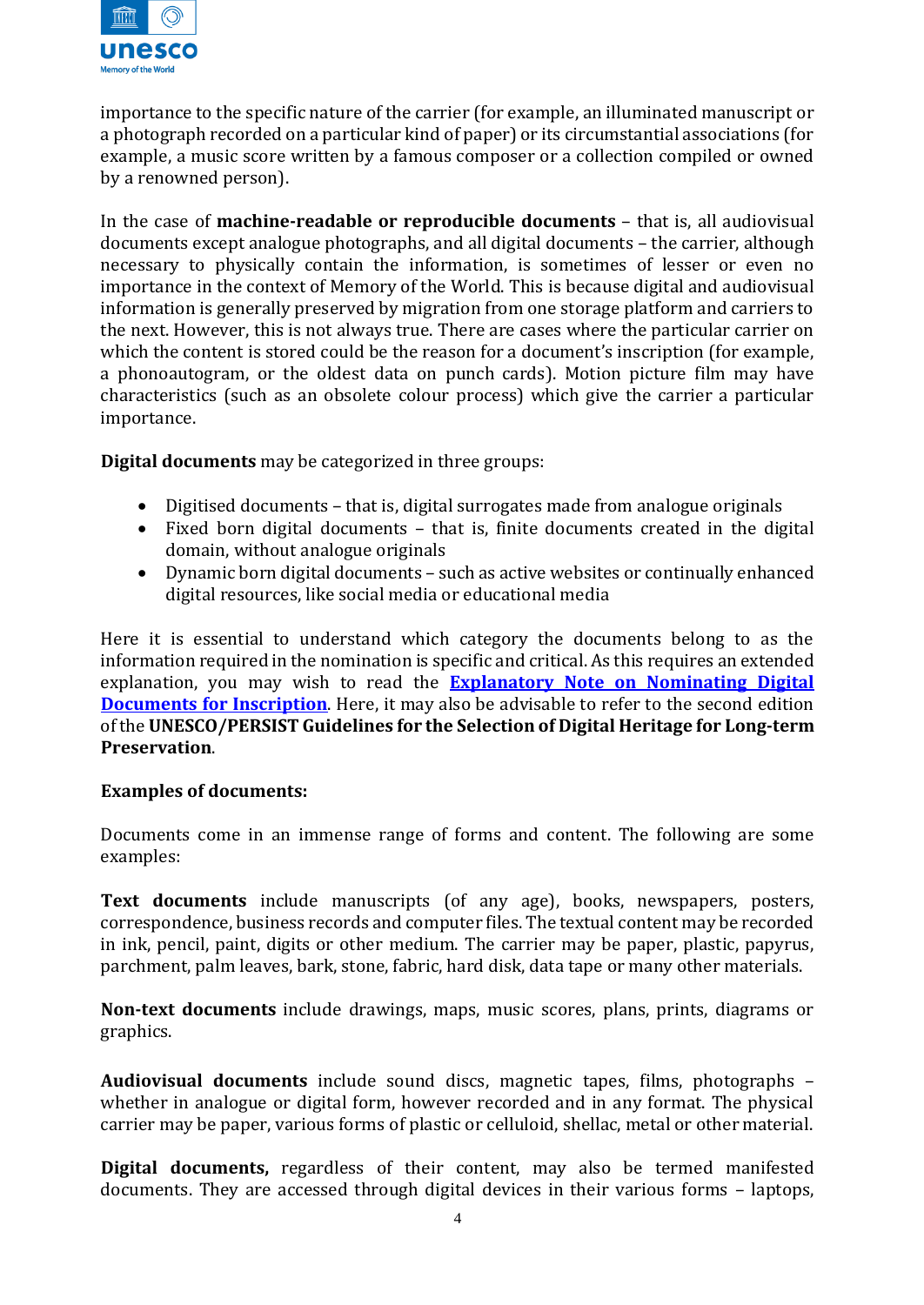

tablets, smartphones, personal computers, digital television screens etc. – and are an assemblage of data from a variety of sources on a single or multiple devices, or from one or more data carriers on a single device.

# *How do MoW and the registers work?*

MoW fulfils its responsibilities through a Paris-based UNESCO Secretariat and a network of committees and initiatives around the world that operate in accordance with the programme's *General Guidelines*. You can connect with MoW through whichever committee seems most convenient to you.

At the time of writing, MoW has about 80 committees spread across the *international*, *regional* and *national* domains. They have separate websites and operate independently but in conformity with the *General Guidelines.* The network is constantly growing, so a good entry portal is the main MoW website.

➢ For example, the [Australian National MoW Committee](https://www.amw.org.au/) maintains a national register and is a member of the [Asia Pacific Regional Committee](http://www.mowcapunesco.org/) (MOWCAP[\).](http://www.unesco.mowcap.org/) Australian documentary heritage is inscribed on the national, Asia Pacific and International MoW registers.

**The structure of MoW is set out in detail in Section 5 of the** *General Guidelines.* For the purposes of the **International MoW Register**, the important bodies are the MoW Secretariat, the International Advisory Committee (IAC) and its Register Subcommittee (RSC).

The Secretariat receives, checks and verifies all nominations and confirms this with the nominator. It then passes the nominations to the RSC, which, after an admissibility check, researches each nomination and arrives at an initial assessment as to whether the nomination meets the selection criteria or not. It presents its assessment to the IAC, which further evaluates the nomination and decides whether or not to recommend the nomination for inscription. Its recommendation goes to the Executive Board of UNESCO which makes the final decision in inscription.

All this happens over a two-yearly cycle. In each cycle, nominations must be submitted before an announced deadline, and this is followed by the assessment phases.

# *The assessment process and feedback*

The RSC/IAC assessment processes are set out in **sections 8.5.3.4** and **8.5.3.5** of the *General Guidelines.* 

To the extent needed, the process is interactive. If further information is needed, there will be correspondence between the Secretariat and the nominator. Nominations, once complete and verified and adjudged admissible by the RSC, are posted on the online platform, as provided for in **Section 8.5.2.3** of the *General Guidelines*, after which Member States may provide comments, additional information, including contestations, using an appropriate [form](https://en.unesco.org/sites/default/files/mow_id_nomination_comments_form_en.pdf) available on the MoW website. Comments, including contestations, that go beyond the admissibility and inscription criteria will be subject to **Section 8.6.5.2**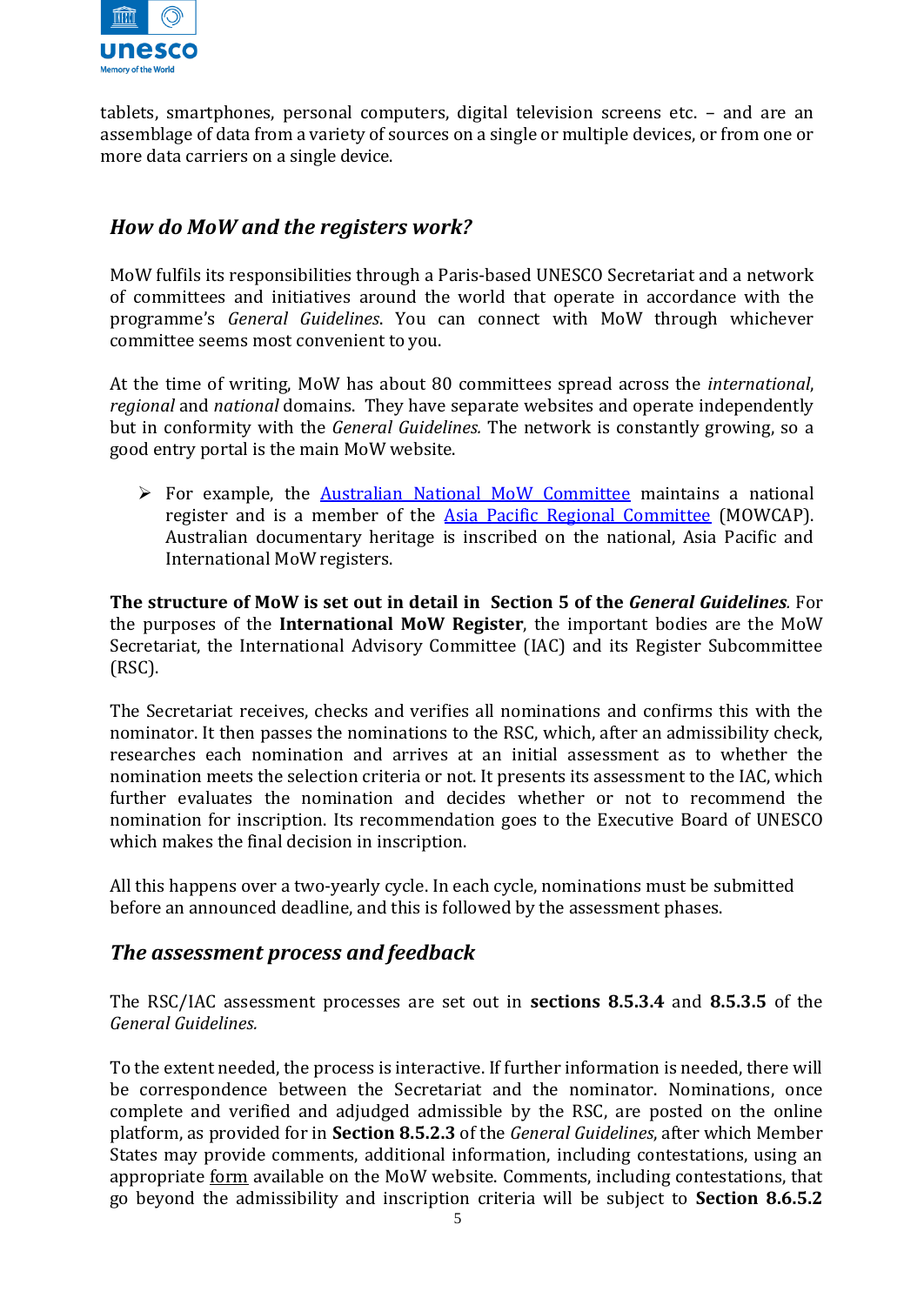

*Nominations contested on other grounds.*This section is applicable only to concerned Member States.

Notice that, although only Member States have access to the online platform, they may, as per **Section 8.5.3.2.1** of the *General Guidelines*, provide access to nomination files hosted on this platform to non-public documentary heritage and/or relevant national stakeholders for the purpose of facilitating the submission of comments or contestations by any individual or entity. This is specified in **Section 8.5.3.3.2** of the *General Guidelines*, which requires that a specified window will also be declared during which public comments, support or other information relevant to aspects of any current nomination, may be lodged by any individual or entity through Member States, as specified in **Section 8.5.1** (Submission) of the *General Guidelines*. For instance, the sender may wish to provide information to supplement the nominator's case, or may contest the nomination on the grounds of its content or whether the admissibility and selection criteria have been met. Comments which go beyond these areas, however, will not be considered by the RSC.

Given that it is only Member States who may grant private individuals and entities access to the online platform, on a case-by-case basis, it may be advisable for interested individuals and entities, once the call for nominations is published on the MoW website, to approach the concerned Member States. Practically, this could be through the National Commission for UNESCO or, in the absence of a National Commission, the relevant government body in charge of relations with UNESCO, or through the national MoW committee, where one exists, to express their availability to comment on any nominations the Member States may deem fall within their expertise and experience.

The RSC takes account of all public comments, feedback from referees and UNESCO bodies, and information gleaned from its own research. Following this, the RSC's initial assessment is advised to the nominator, and the nominator has the opportunity to respond. After this interaction, the nomination moves to the IAC.

# *Why the registers?*

In any walk of life, we know that highly selective lists gain more interest, publicity and impact than generalised statements. They are easily understood and present a focused message. So it is with MoW. As mentioned above, the registers serve as a showcase for documents which, by their obvious significance and symbolism, draw the attention of decision makers as well as the general public to a much larger need. They help to make a generalised ideal – the preservation of documentary heritage – accessible and concrete.

By progressively identifying, recognizing and highlighting significant and irreplaceable documentary heritage, the larger objectives of preservation, access and awareness are promoted and advanced. The inscription of an item on any MoW register is an **affirmation**  by UNESCO of its permanent and outstanding significance. It also raises the stature of the institution that holds the item(s). Over time, the registers will contribute to reinterpreting perceptions and understanding of world history by making little known documentary heritage more visible.

#### *Where can I see the registers?*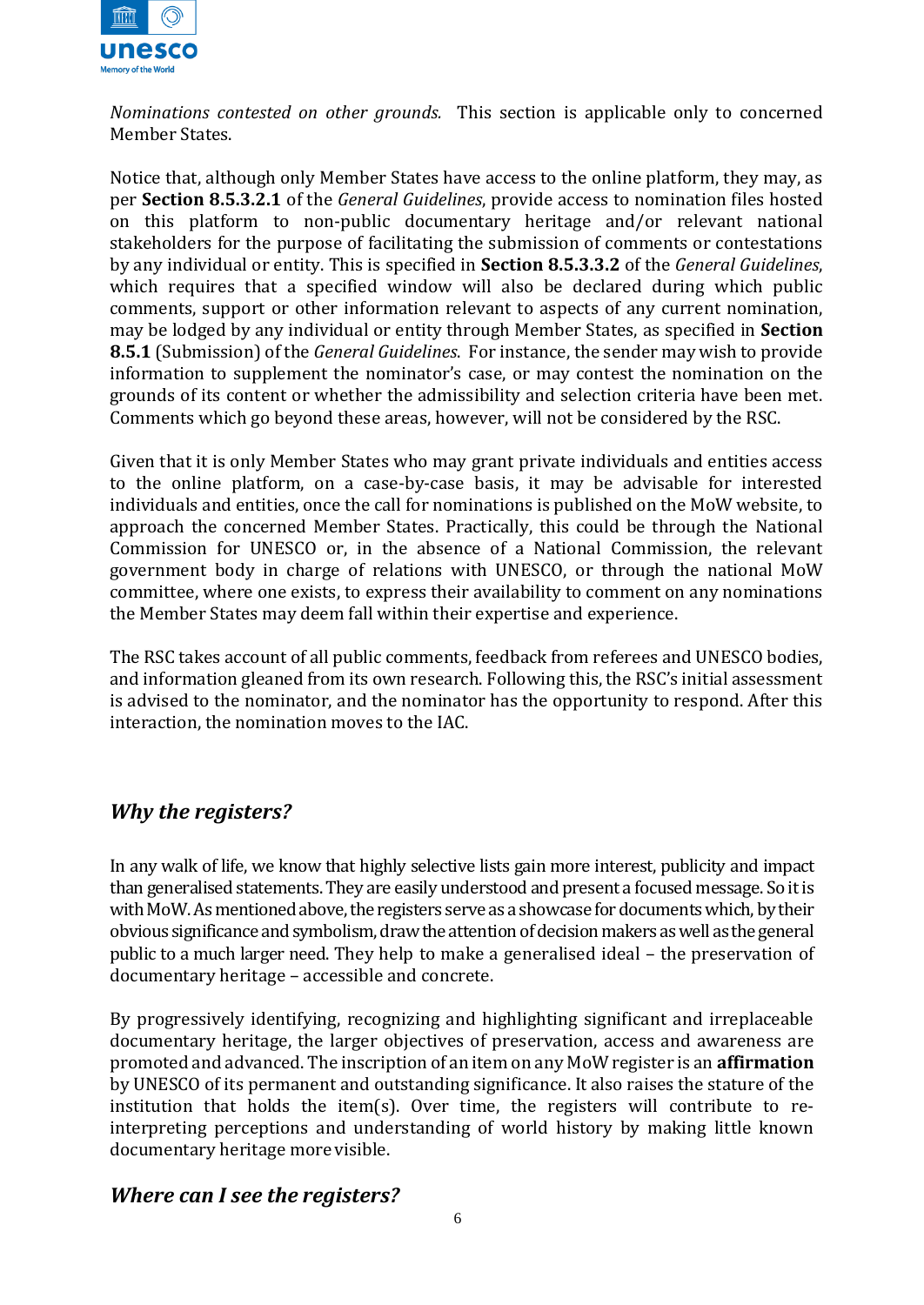

The registers can be seen online. They are accessible on the UNESCO MoW website or the websites of regional and national committees. Each inscription includes summary information and pictures; if the items have been digitized and are accessible on line there might be a link to them. For more detail, the main sections of the nomination documents themselves can also be read online.

# The Registers

# *Why are there different registers?*

There are different registers to intensify the work of preserving documentary heritage, and to weave Memory of the World's net more tightly. There are separate **international, regional** and **national** MoW registers.

The inscriptions in each register are based on *essentially* the same criteria, adapted to the cultural setting in which it belongs. Each register is separately administered by the relevant international, regional or national MoW committee. **The fundamental difference among the registers is only the** *extent of geographic influence* **of the documentary heritage that they include.**

The oldest, largest and best known is the *International MoW Register.* It began in 1997 and for many years it was the *only* MoW register. The other registers have been created more recently.

The world's documentary heritage is so vast and complex that a *single* register would be unwieldy and unworkable. Geographically-based registers also allow *appropriate regional and national expertise* and local resources to be applied to assessing nominations in a way that would never be possible if there was only a single register.

**The registers are not a hierarchy.** In UNESCO's eyes, all are equally important and all inscriptions have equal value in the sense that UNESCO endorses/recognizes the significance of every inscription.

*Every MoW register has its own nomination process and timeframe. For simplicity, this Companion focuses on the process of nominating to the International MoW Register. However, similar steps and issues apply to all other MoW registers. The regional or national MoW committee concerned can provide the nomination information and forms for its own register.*

#### *Why nominate? What is the benefit?*

#### **Being inscribed on a MoW register is not an end in itself. It is abeginning.**

Inscription on a register publicly affirms the national, regional or world significance of the documents and makes them better known. They become part of the visible continuum of documents that have had a substantial impact on cultural and social history, assisting history to be re-interpreted over time. Inscription encourages accessibility and attracts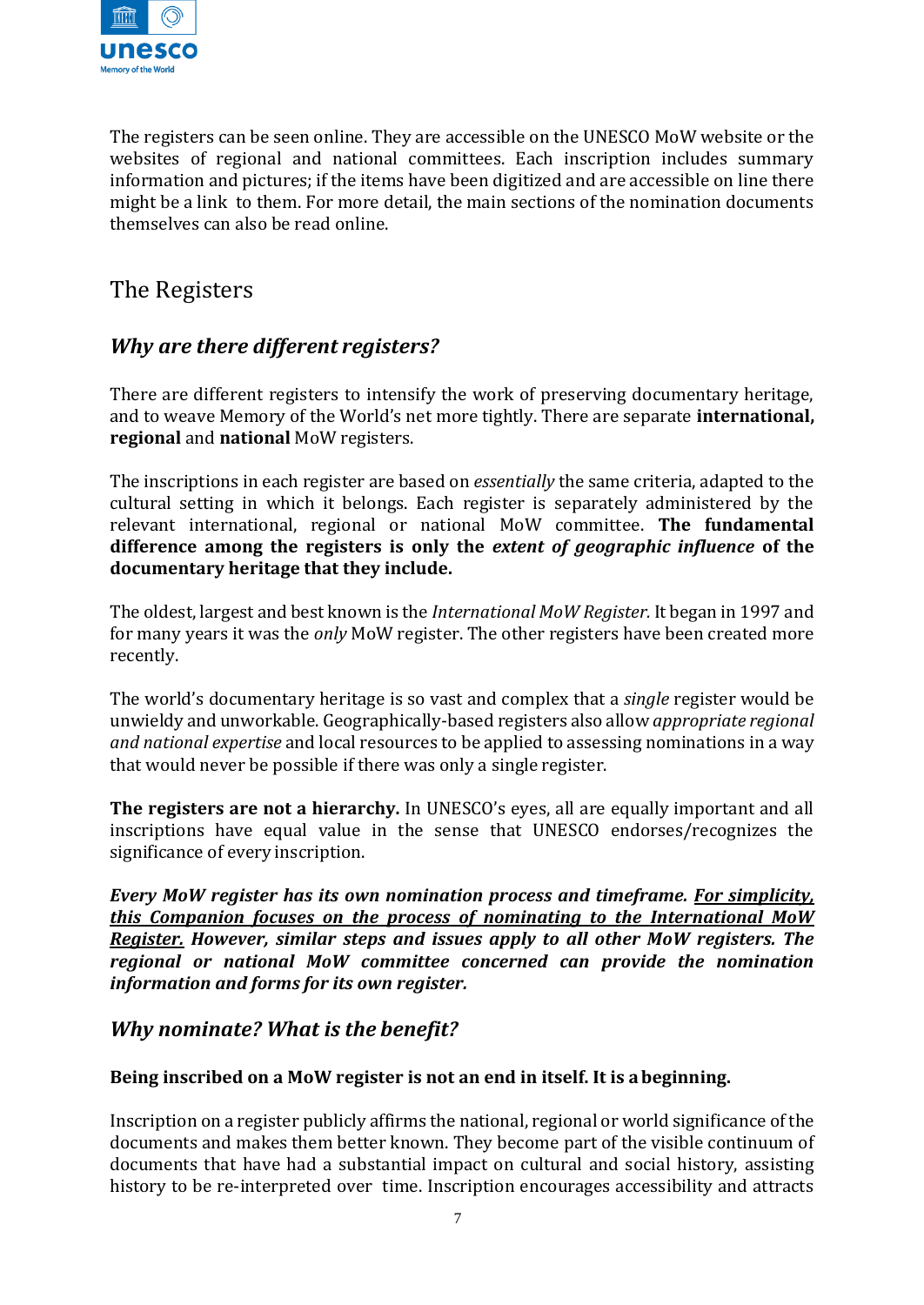

publicity. It carries the symbolic weight of UNESCO endorsement and the right to use the MoW logo, which is in itself an affirmation of UNESCO's recognition. It is therefore a source of pride and distinction. The stature of your documentary heritage and/or your institution benefits by association with the inscriptions already on the registers; and it visibly justifies government or other expenditure on your institution and the documentary heritage in its care.

There is a strategic value in the inscription of your heritage in one of the registers. It varies according to circumstances. It reflects positively on the organization responsible for its safety, care and preservation. Sometimes it can help to attract sponsorship and funding to protect heritage under threat. Sometimes it has the effect of making the documentary heritage more secure. There are cases on record where inscription has even saved an entire archival institution from closing and being dismantled.

#### *Who can nominate?*

There are three categories of nominators. Firstly, nominations, including joint nominations, may be submitted only by Member States through their National Commission for UNESCO or, in the absence of a National Commission, the relevant government body in charge of relations with UNESCO, involving, if one exists, the relevant national MoW committee.

Secondly, notwithstanding the above, any person or organization, with the prior written consent of the owners or custodians, may submit nominations through the National Commission for UNESCO or, in the absence of a National Commission, the relevant government body in charge of relations with UNESCO, involving, if one exists, the relevant national MoW committee, of the Member State concerned by the nomination.

Thirdly, international organizations, as specified in **Section 8.5.1.4** of the *General Guidelines*, may submit nominations through the MoW Secretariat, provided such organizations have obtained approval through the National Commission for UNESCO or, in the absence of a National Commission, the relevant government body in charge of relations with UNESCO, of the Member States concerned, if the nomination concerns one or more Member States.

In practice, most nominations come from institutions, such as libraries, archives or museums. They propose items that are usually in their own custody. They are best placed to provide the kind of information needed by the Secretariat for assessment purposes. But nominations also come from a range of private and public organizations, from international organizations and from private individuals.

# *What's the process? Is it competitive? Are there quotas? Can I gethelp?*

**Nomination is not competitive.** Every nomination is judged against the criteria. Either it satisfies them or it does not.

Generally, there is currently no overall limit to the number of nominations that will be accepted from each country or organization. For the International MoW Register **only,**  there is a limit of two nominations from institutions and/or individuals per country in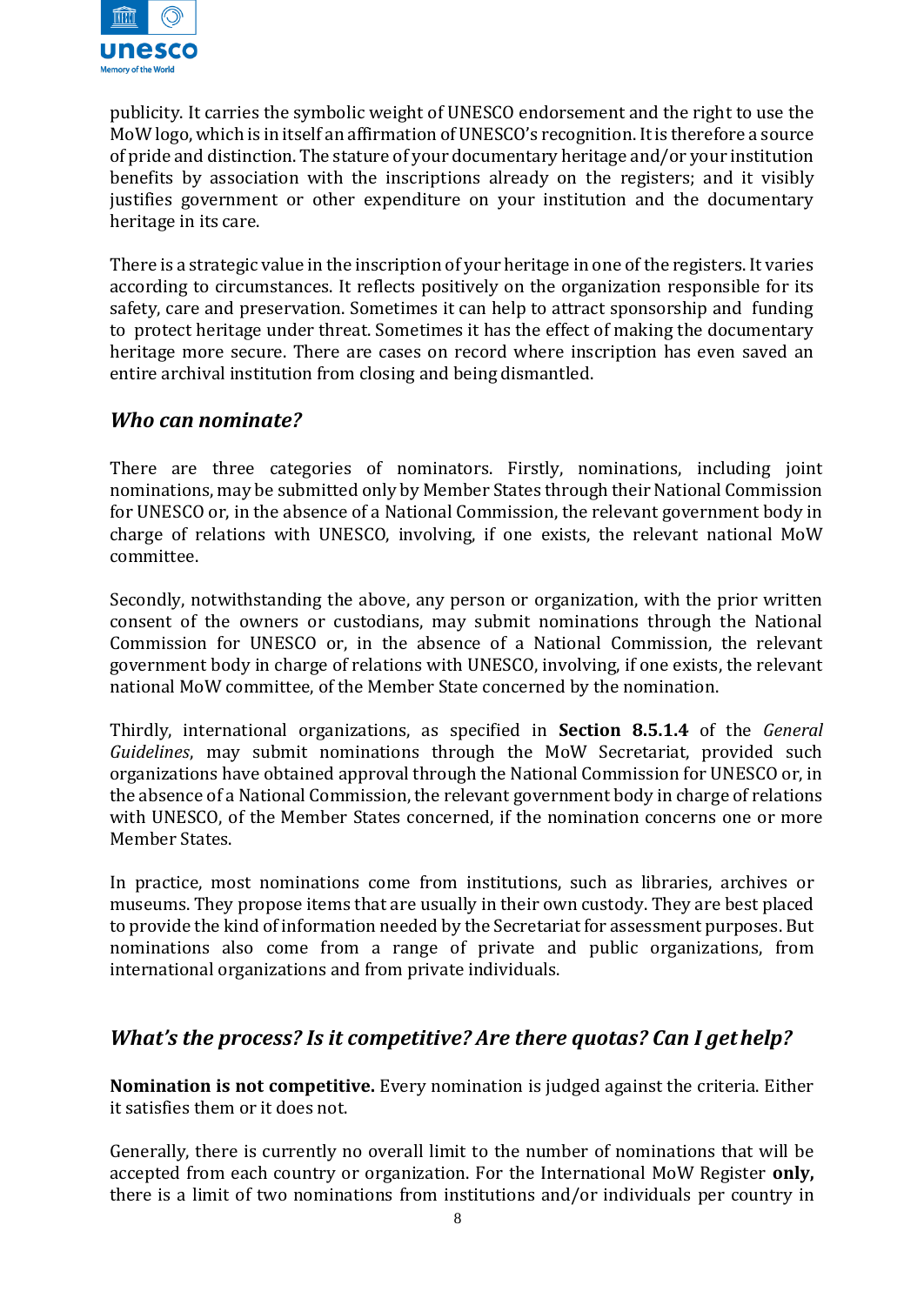

each two-year cycle: this is a practical way of managing the workload. (If more than two nominations are received, the national MoW committee of that country – or if there is none, the UNESCO National Commission and/or relevant regional committee, will be asked to adjudicate on their priority). However, that limit **does not apply** to joint nominations involving a partnership between institutions in two or more countries, and they are not counted as part of the quota of each participating country. UNESCO fosters international cooperation.

**If you need help in preparing your nomination** you can ask any MoW national or regional committee, or you can ask the Secretariat to refer you to a mentor who can explain the range of information you need to compile and how to compile it (this is called technical advice). Of course, there are protocols: the mentor **cannot** prepare your case for you and **cannot e**xpress an opinion on whether your nomination has a good chance of success.

**There are deadlines.** The international and regional registers, and most national registers, accept nominations on the basis of a two-year cycle. Your nomination must be received before the announced closing date or it will be deferred to the following cycle.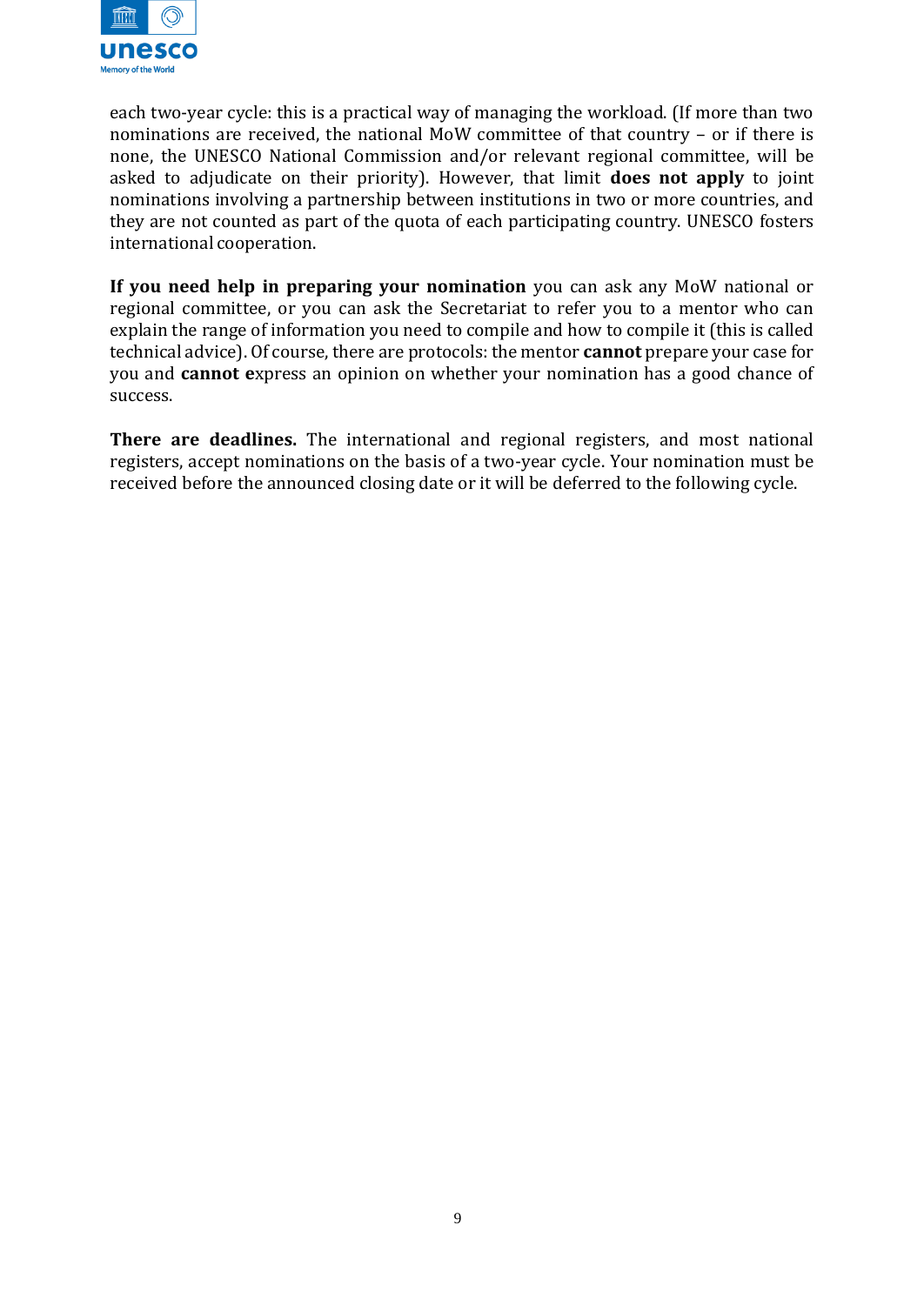

# **2 Constructing a nomination – a guide to completing the form**

An annotated copy of the nomination form for the **International MoW Register** can be accessed electronically through the **online platform** or as a pdf [document](https://en.unesco.org/sites/default/files/mow_register_nomination_form_en.pdf) on the MoW website.

The annotations explain how each section of the form is to be completed. The information below is an extended commentary on the "heart" of any nomination:

- $\triangleright$  The criteria for inscription
- $\triangleright$  The "contextual information" that assists the assessment.

# **Sections 1.0 to 5.0**

These sections are largely self-explanatory. It is important to give some thought to the **title**  of the nomination: it should be descriptive and, if possible, memorable – and not too long.

The **summary** is what you write **last –** it is the "shop window" of your nomination and should summarise the key elements, arguments and explanations.

# **Section 6.0 Identity and description**

**6.3** Groups of documents must be finite, not open ended. The description provided here needs to be sufficiently detailed to allow the assessors to fully understand the character, size and content of the collection or fonds being nominated.<sup>1</sup> In some cases, a catalogue might be appended to the nomination. For larger holdings, where that is not a practical approach, a descriptive statement, perhaps accompanied by accessioning or registration numbers, or a link to an online catalogue, may be a better approach.

**6.5** Setting out the **history** and **provenance** of a collection or document – its "life story" – is critical to understanding its **authenticity.** This is a threshold test: is the documentary heritage actually what it appears to be? There are endless historical examples of fakes and forgeries – copies or replicas that purport to be originals, deliberate hoaxes or deceptions, "real" documents whose content has been altered, and so on. These documents can take any form. Establishing authenticity is not necessarily a simple issue. Digital technology provides vast possibilities for manipulating text, images and sounds in ways that leave no trace of the alteration.

➢ Example: The NOVA *"Viking Deception*" website lists a number of famous hoaxes: *<http://www.pbs.org/wgbh/nova/vinland/fakes.html>*

Sometimes originals no longer exist, and establishing authenticity becomes a matter of

 $1$  Nominally the collection or fonds may be open ended, but the items nominated would need to be clearly circumscribed (for example, up to a certain date or box number.)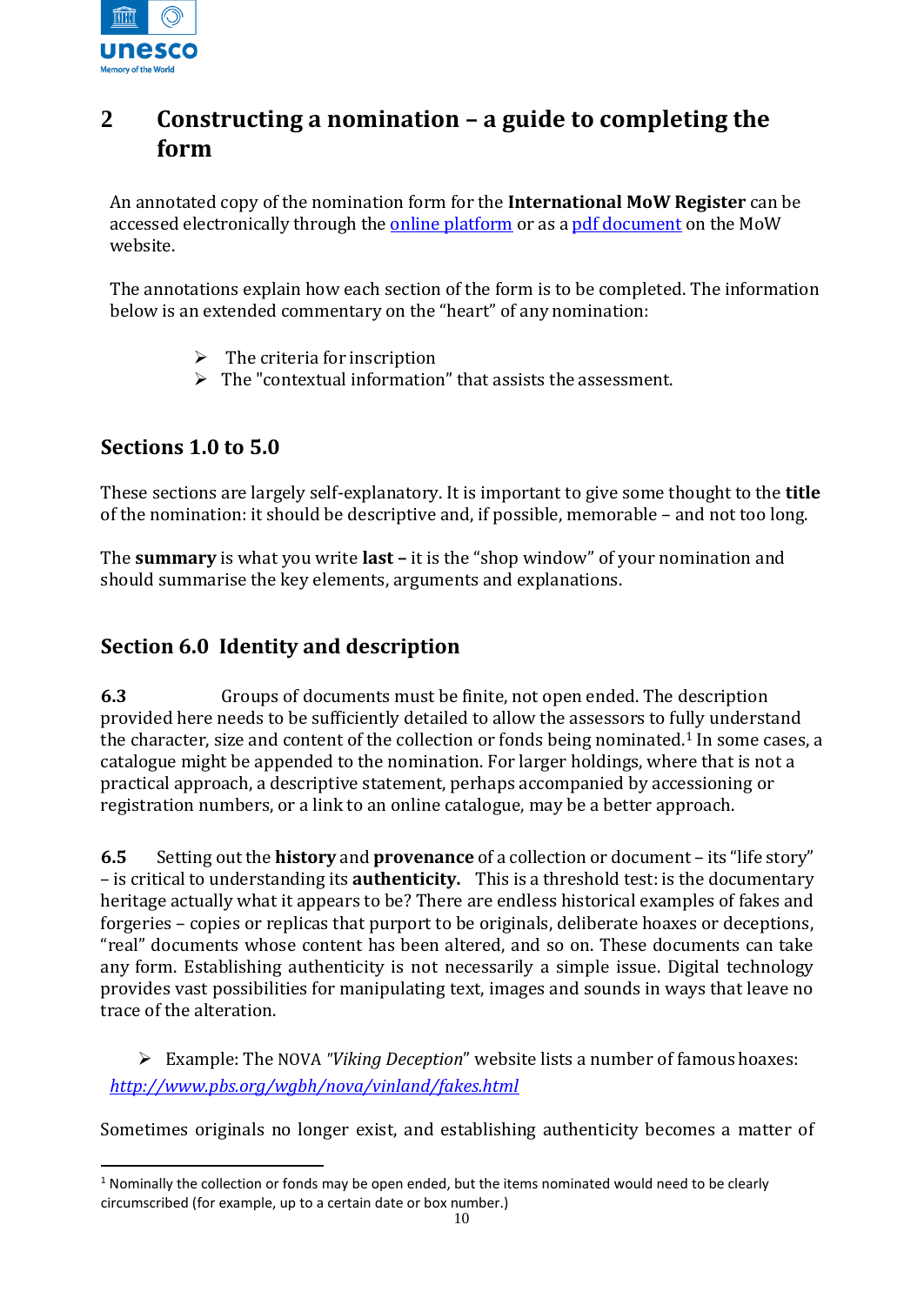

identifying historical copies, which may in turn have their own original and distinguishing features as, for example, in the case of mediaeval manuscripts. Audiovisual media, in particular, are readily copied and originals may no longer exist. The oldest carrier may not necessarily have the most authentic content. Films and photographs can be altered in a variety of ways to change their content.

In some cases the provenance story may be a simple one: in others, where documents have passed through many hands over time, it may be more complex. You may not even know the full story: just give the fullest account you can.

**6.6** The **bibliography** provides evidence of the impact and influence of the documentary heritage, and what scholarly attention has been focused on it. The key here to develop a list of citations that is as diverse and geographically widespread as possible. It can include monographs, articles, theses, websites, audiovisual sources – everything that helps to provide the widest picture. If the bibliography is very long it may be useful to make it an appendix to the nomination form.

**6.7 Referees** are asked to comment on your nomination and whether, in their view, it meets the selection criteria. Those cited by the nominator often choose to send general letters of support. Those selected by the RSC may be asked to give in-depth answers to specific questions. For obvious reasons, all referees need to be independent voices, preferably also from other countries, who can make an informed comment on the nomination. So that they can speak freely, their identities are kept confidential within the assessment process.

# **Section 7.0 Assessment against the selection criteria**

# *7.1 Primary Criteria*

This is where you present **the case for inscription** by demonstrating how the documentary heritage you are nominating satisfies the criteria. We will look at them in turn, but remember *that you do not have to satisfy all of them.* In many cases only some of the criteria will be relevant, but you have to satisfy **at least one** of them.

# **7.1.1 Historic significance**

What does the documentary heritage tell us about the history of the world? The nomination form and the criteria in the *General Guidelines* (see **Section 8.3.5.1.1** *Historical significance*) lists several points that may apply to the heritage you are nominating. Decide how to set this out in your own way: you are giving an explanation, not answering a series of questions. Here are some suggestions as a starting point.

What can you say about the ways in which the documentary heritage reflects the time of its creation? Times change: there are periods of political, cultural or social change, of evolution of ideas and beliefs, of revolution and regression, of contact between peoples of contrasting cultures. Does the documentary heritage help us to better understand a particular period in history and its turning points, and changing patterns of life and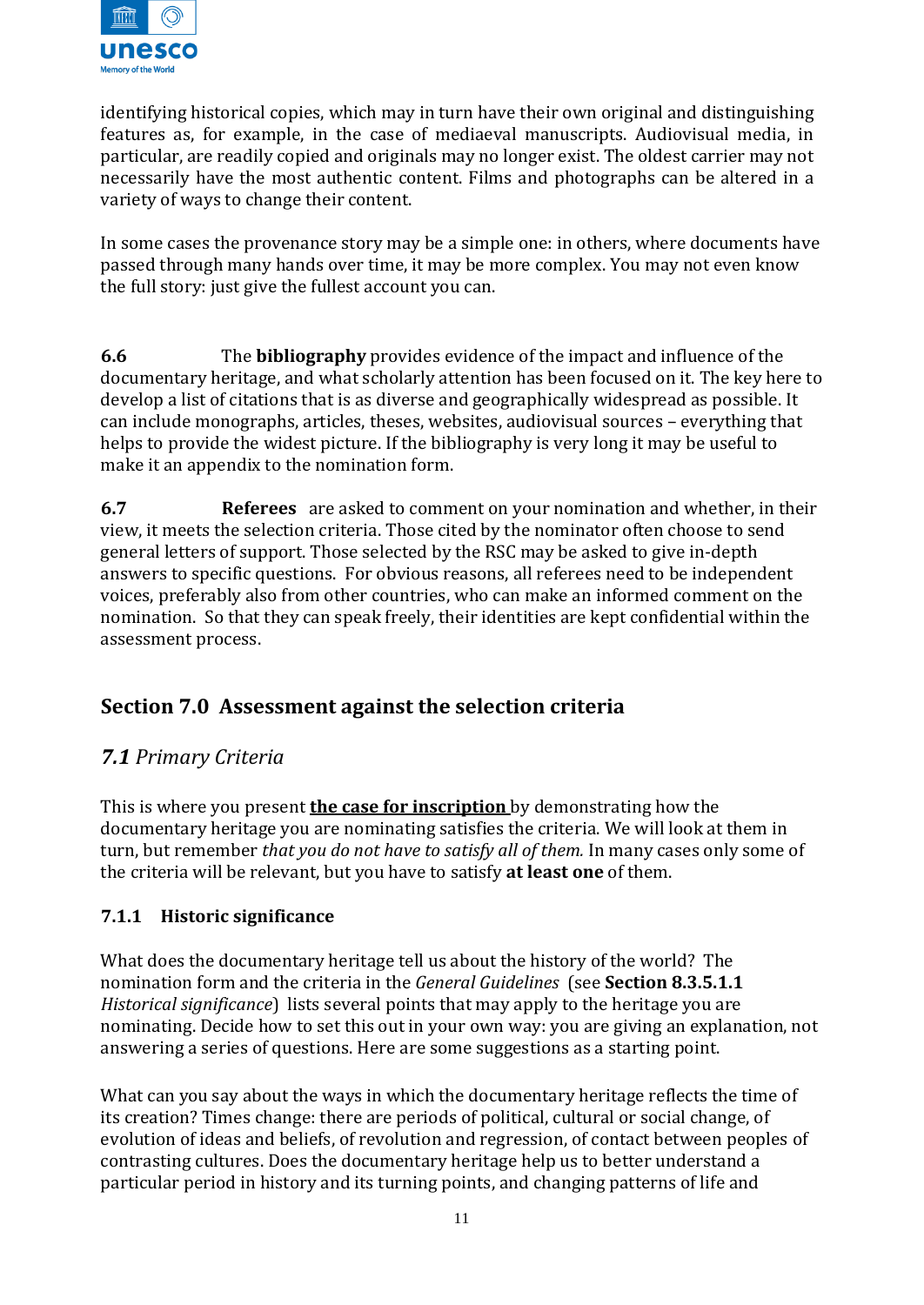

culture?

Remember that documentary heritage does not have to be "old" to be of significance. The concept of antiquity is relative: in some countries, documents dating back 100 years are seen as "recent"; in others, they are seen as "old". Documents from the recent past may be significant for their ability to demonstrate the impact of an important event or movement.

➢ *Examples: Hittite cuneiform tablets from Bogazköy, Turkey [http://www.unesco.org/new/fileadmin/MULTIMEDIA/HQ/CI/CI/pdf/mow/nomination\\_forms/turkey\\_hittite\\_](http://www.unesco.org/new/fileadmin/MULTIMEDIA/HQ/CI/CI/pdf/mow/nomination_forms/turkey_hittite_cuneiform_tablets_bogazkoy.pdf) [cunei form\\_tablets\\_bogazkoy.pdf](http://www.unesco.org/new/fileadmin/MULTIMEDIA/HQ/CI/CI/pdf/mow/nomination_forms/turkey_hittite_cuneiform_tablets_bogazkoy.pdf)*

➢ *Tuol Sleng Archive, Cambodia:* 

*[http://www.unesco.org/new/fileadmin/MULTIMEDIA/HQ/CI/CI/pdf/mow/nomination\\_forms/cambodia\\_](http://www.unesco.org/new/fileadmin/MULTIMEDIA/HQ/CI/CI/pdf/mow/nomination_forms/cambodia_tuol_sleng_genocide_museum_archive.pdf)  [tuol\\_sleng\\_genocide\\_museum\\_archive.pdf](http://www.unesco.org/new/fileadmin/MULTIMEDIA/HQ/CI/CI/pdf/mow/nomination_forms/cambodia_tuol_sleng_genocide_museum_archive.pdf)*

Places and locations can be significant because of cultural and historical associations. Did the location influence the course of events? Was it the birthplace of political, social or religious movements that had an impact on later history? Did the environment itself influence the way in which those movements developed? How do the documents provide evidence of this?

- ➢ *Examples: Construction and Fall of the Berlin Wall and the Two-Plus-Four-Treaty of 1990, Germany [http://www.unesco.org/new/fileadmin/MULTIMEDIA/HQ/CI/CI/pdf/mow/nomination\\_forms/German](http://www.unesco.org/new/fileadmin/MULTIMEDIA/HQ/CI/CI/pdf/mow/nomination_forms/Germany%20Berlin%20Wall.pdf) [y](http://www.unesco.org/new/fileadmin/MULTIMEDIA/HQ/CI/CI/pdf/mow/nomination_forms/Germany%20Berlin%20Wall.pdf) [%20Berlin%20Wall.pdf](http://www.unesco.org/new/fileadmin/MULTIMEDIA/HQ/CI/CI/pdf/mow/nomination_forms/Germany%20Berlin%20Wall.pdf)*
- ➢ *Commemorative Stela from Nahr el-Kalb, Lebanon [http://www.unesco.org/new/fileadmin/MULTIMEDIA/HQ/CI/CI/pdf/mow/nomination\\_forms/Commem](http://www.unesco.org/new/fileadmin/MULTIMEDIA/HQ/CI/CI/pdf/mow/nomination_forms/Commemorative%20stela%20of%20Nahr%20el-Kalb%20Mount%20Lebanon.pdf) [o rative%20stela%20of%20Nahr%20el-Kalb%20Mount%20Lebanon.pdf](http://www.unesco.org/new/fileadmin/MULTIMEDIA/HQ/CI/CI/pdf/mow/nomination_forms/Commemorative%20stela%20of%20Nahr%20el-Kalb%20Mount%20Lebanon.pdf)*

World history may be influenced by leading personalities, so documents may have an intrinsic association with the life and work of a person or people or cultural group that have a major impact. It can be in any field: literature, music, arts, sciences, politics, religion, sports and so on.

➢ *Examples: The Constantine Collection, Trinidad and Tobago [http://www.unesco.org/new/fileadmin/MULTIMEDIA/HQ/CI/CI/pdf/mow/nomination\\_forms/Trinidad](http://www.unesco.org/new/fileadmin/MULTIMEDIA/HQ/CI/CI/pdf/mow/nomination_forms/Trinidad%20Constantine.pdf) [% 20Constantine.pdf](http://www.unesco.org/new/fileadmin/MULTIMEDIA/HQ/CI/CI/pdf/mow/nomination_forms/Trinidad%20Constantine.pdf)* ➢ *Nikola Tesla's Archive, Serbia*  [http://www.unesco.org/new/fileadmin/MULTIMEDIA/HQ/CI/CI/pdf/mow/nomination\\_forms/serbi](http://www.unesco.org/new/fileadmin/MULTIMEDIA/HQ/CI/CI/pdf/mow/nomination_forms/serbia_nik) [a\\_nik](http://www.unesco.org/new/fileadmin/MULTIMEDIA/HQ/CI/CI/pdf/mow/nomination_forms/serbia_nik) *[ola\\_tesla\\_archive.pdf](http://www.unesco.org/new/fileadmin/MULTIMEDIA/HQ/CI/CI/pdf/mow/nomination_forms/serbia_nikola_tesla_archive.pdf)*

Does the documentary heritage demonstrate an important innovation or major theme or development in the march of history? For example, great inventions – everything from the wheel to the internet – have shaped the course of history and the progress and development of nations and societies. The emergence of the concept of the nation state (the basis for the structure of UNESCO) was an historical evolution.

- ➢ *Examples: Patent DRP 37435 "Vehicle with gas engine operation" submitted by Carl Benz, Mannheim (29 January 1886 Germany) [http://www.unesco.org/new/fileadmin/MULTIMEDIA/HQ/CI/CI/pdf/mow/nomination\\_forms/ger](http://www.unesco.org/new/fileadmin/MULTIMEDIA/HQ/CI/CI/pdf/mow/nomination_forms/germany%20Benz.pdf) [many% 20Benz.pdf](http://www.unesco.org/new/fileadmin/MULTIMEDIA/HQ/CI/CI/pdf/mow/nomination_forms/germany%20Benz.pdf)*
- ➢ *Human Rights Archives: Argentina, Cambodia, Dominican Republic, etc. <http://www.unesco.org/webworld/en/mow-register>*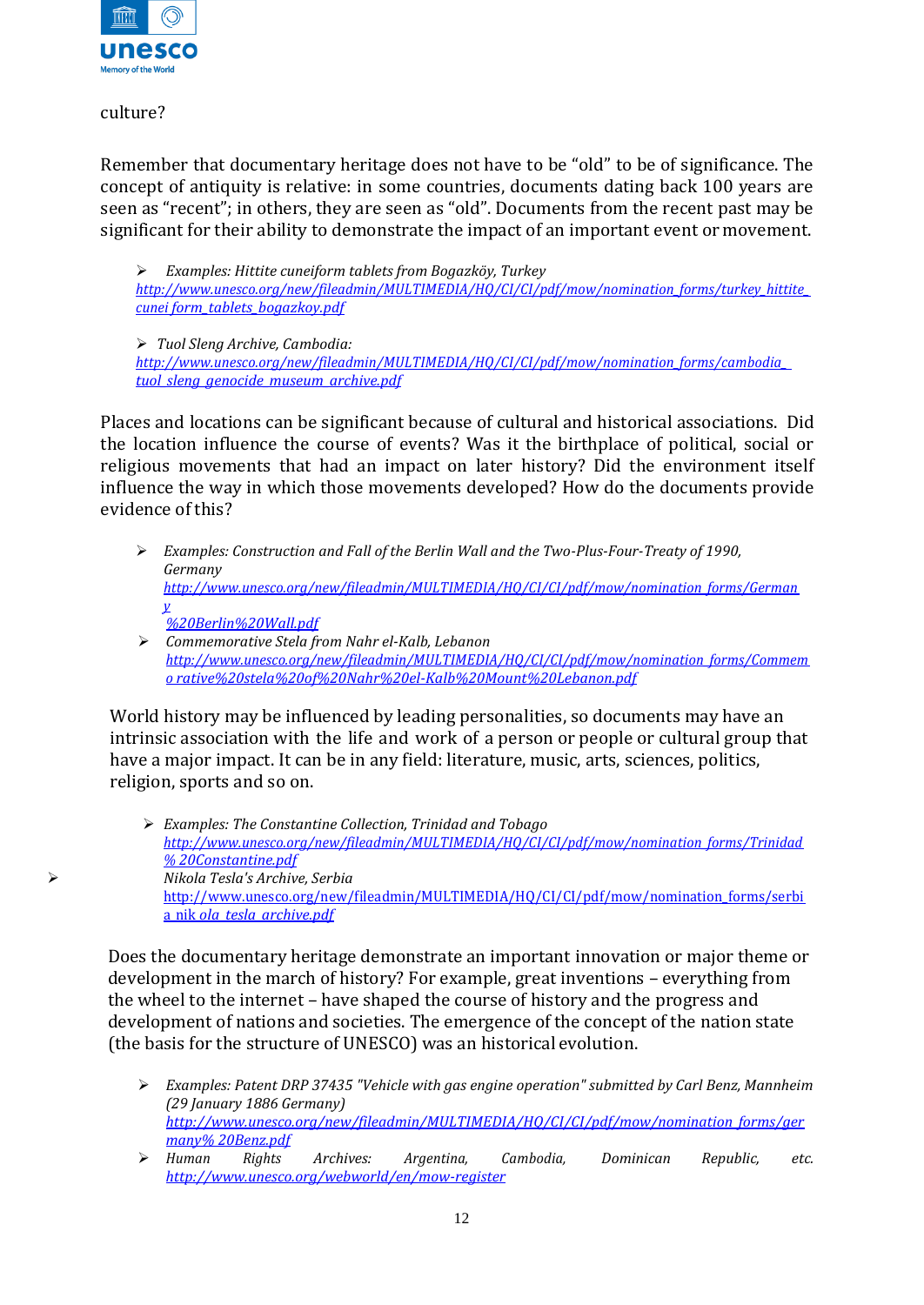

# **7.1.2 Form and style**

Much documentary heritage is unremarkable in its physical nature – for example, manuscript or typescript paper records. But some documents display innovative qualities, or high levels of artistry, notable aesthetic characteristics or a particular connection between content and carrier; carriers are objects and artefacts as well as a container of information.

Sometimes the form and style is related to social or industrial conventions or needs, may be characteristic of particular places or periods in history, or may be the output of particular industrial processes. They may typify a disappeared or disappearing style.

- ➢ *Examples: Ancient Naxi Dongba Literature Manuscripts, China*  [http://www.unesco.org/new/fileadmin/MULTIMEDIA/HQ/CI/CI/pdf/mow/nomination\\_forms/china](http://www.unesco.org/new/fileadmin/MULTIMEDIA/HQ/CI/CI/pdf/mow/nomination_forms/china+Anc) [+Anc](http://www.unesco.org/new/fileadmin/MULTIMEDIA/HQ/CI/CI/pdf/mow/nomination_forms/china+Anc) *[ient+Naxi+Dongba+Literature+Manuscripts.pdf](http://www.unesco.org/new/fileadmin/MULTIMEDIA/HQ/CI/CI/pdf/mow/nomination_forms/china%2BAncient%2BNaxi%2BDongba%2BLiterature%2BManuscripts.pdf)*
- ➢ *Sakubei Yamamoto Collection, Japan*  [http://www.unesco.org/new/fileadmin/MULTIMEDIA/HQ/CI/CI/pdf/mow/nomination\\_forms/japan](http://www.unesco.org/new/fileadmin/MULTIMEDIA/HQ/CI/CI/pdf/mow/nomination_forms/japan_sak) [\\_sak](http://www.unesco.org/new/fileadmin/MULTIMEDIA/HQ/CI/CI/pdf/mow/nomination_forms/japan_sak)*[ubei\\_yamamoto\\_collection.pdf](http://www.unesco.org/new/fileadmin/MULTIMEDIA/HQ/CI/CI/pdf/mow/nomination_forms/japan_sakubei_yamamoto_collection.pdf)*

#### **7.1.3 Social, community or spiritual significance**

This concept is another way of expressing the significance of a document or set of documents in terms of their spiritual or sacred values. You need to show how a community's **present** attachment to the documentary heritage is demonstrated: for example, a community may be strongly attached to the heritage of a beloved leader, or a saint. You should provide evidence of how this attachment is expressed..

Application of this criterion must reflect living significance – the documentary heritage must have an emotional hold on **people who are alive today**. Once those who have revered the documentary heritage for its social/spiritual/community significance no longer do so, or are no longer living, it loses this specific significance and may eventually acquire historical significance.

# *7.2 Comparative Criteria*

#### **7.2.1 Rarity or uniqueness**

A **rare** item may or may not be unique or irreplaceable: it is one of a small number of

<sup>➢</sup> *Examples: Illuminated MSS of the Koran, Christian Bible, Buddhists texts, etc., woodblocks and textiles; character-based hand calligraphy; obsolete audiovisual carriers [http://www.unesco.org/new/fileadmin/MULTIMEDIA/HQ/CI/CI/pdf/mow/nomination\\_forms/slov](http://www.unesco.org/new/fileadmin/MULTIMEDIA/HQ/CI/CI/pdf/mow/nomination_forms/slovakia_basagic_en.pdf) [akia\\_b asagic\\_en.pdf](http://www.unesco.org/new/fileadmin/MULTIMEDIA/HQ/CI/CI/pdf/mow/nomination_forms/slovakia_basagic_en.pdf)  [http://www.unesco.org/new/fileadmin/MULTIMEDIA/HQ/CI/CI/pdf/mow/nomination\\_forms/kore](http://www.unesco.org/new/fileadmin/MULTIMEDIA/HQ/CI/CI/pdf/mow/nomination_forms/korea_tripitaka.pdf) [a\\_trip itaka.pdf](http://www.unesco.org/new/fileadmin/MULTIMEDIA/HQ/CI/CI/pdf/mow/nomination_forms/korea_tripitaka.pdf)  [http://www.unesco.org/new/fileadmin/MULTIMEDIA/HQ/CI/CI/pdf/mow/nomination\\_forms/den](http://www.unesco.org/new/fileadmin/MULTIMEDIA/HQ/CI/CI/pdf/mow/nomination_forms/denmark_hamburg_bible_bertoldus.pdf) [mark\\_ hamburg\\_bible\\_bertoldus.pdf](http://www.unesco.org/new/fileadmin/MULTIMEDIA/HQ/CI/CI/pdf/mow/nomination_forms/denmark_hamburg_bible_bertoldus.pdf)*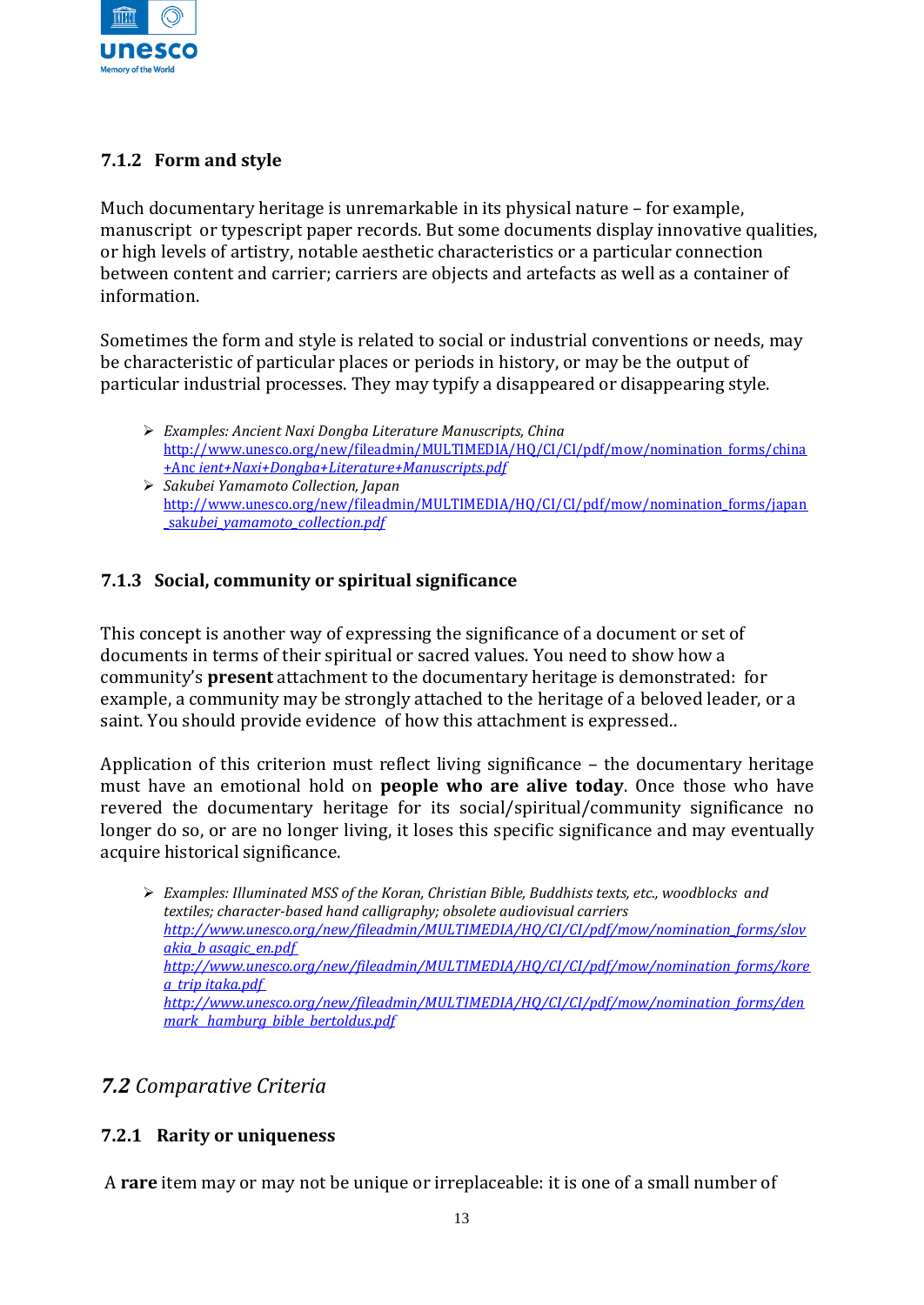

surviving exemplars of a type or class of document. The classic example is the "rare book": thousands of copies may have been printed but only a few copies are known to survive. Each one of these may have unique attributes while still sharing in the common attributes of all surviving copies.

**Unique** means one-of-a-kind – it is not the same as **rare.** It usually applies to an original document, or a document which has defining characteristics that are not shared by any other document which may be similar to it. Irreplaceability reinforces the value of uniqueness: no copy or surrogate can have the same significance or intrinsic character as the unique original.

#### **7.2.2 Completeness, condition**

Describe the condition of the documentary heritage. Depending on the nature of the document or the collection, the description will need to be sufficiently detailed to allow an appreciation of current risk and/or conservation needs, as well as establishing whether its integrity has been compromised. For example, in the case of a paper document, individual pages may be torn or incomplete or replaced by copies, or they may be missing altogether. The document may have been altered or defaced in other ways. Archival records may have been removed from their archival series or fonds, thus compromising their integrity. In the case of a motion picture film, segments may be missing or the film may be scratched or damaged.

The importance of the **carrier** as well as the **content** matters here. There is sometimes a critical relationship between the two, with one shaping the other, and the artefact value of the carrier also has to be appreciated. Some documents (such as those utilizing certain photographic colour processes) cannot be replicated exactly by any known technology. A photographic or digital copy of a mediaeval manuscript is very different object from the original, even if the textual content can still be read easily.

In the case of *audiovisual media,* many important works survive only in incomplete form, or in "reconstructed" versions that assemble the best material from sources available at the time. Such versions may be superseded by later discoveries.

➢ *Example: Metropolis: [http://www.unesco.org/new/fileadmin/MULTIMEDIA/HQ/CI/CI/pdf/mow/nomination\\_forms/german](http://www.unesco.org/new/fileadmin/MULTIMEDIA/HQ/CI/CI/pdf/mow/nomination_forms/germany_metropolis.pdf) [y\\_ metropolis.pdf](http://www.unesco.org/new/fileadmin/MULTIMEDIA/HQ/CI/CI/pdf/mow/nomination_forms/germany_metropolis.pdf)*

# *7.3 Statement of significance*

This should be written carefully and thoughtfully.

Summarise the points you have made in 7.1 and 7.2 above, and make the case for **authenticity** based on the provenance of the documentary heritage.

Then explain **why this document is important to the memory of the world.** What has been its influence and impact – positive or negative – on life and culture beyond the boundaries of a nation state or region? Why would its loss impoverish the heritage of humanity? Influence can be direct and immediate, or indirect and subtle and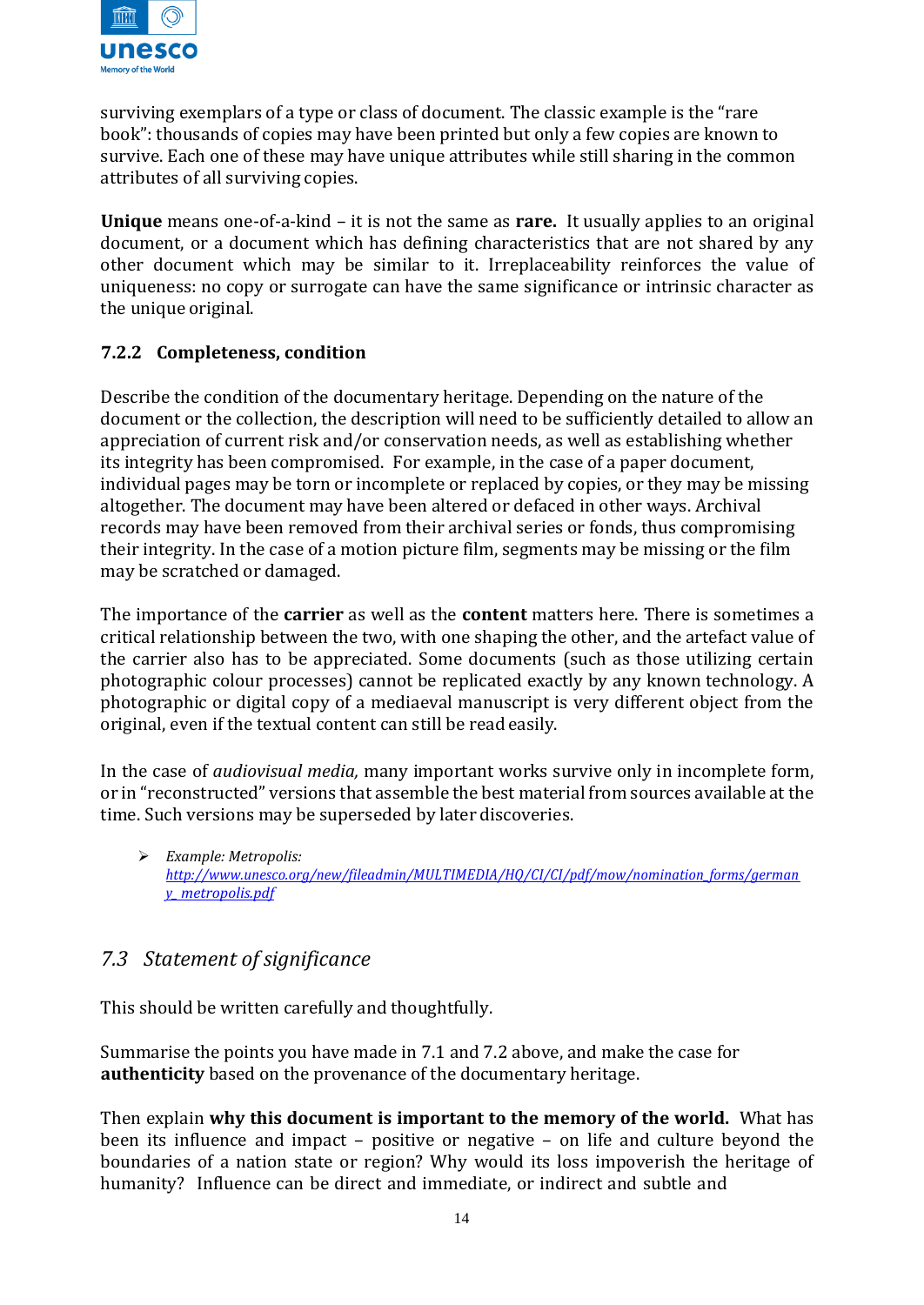

only discernible over time. Sometimes it can be measured numerically (for example, through an Internet search); sometimes it can be inferred because of events that followed its creation.

# **Section 8.0 Discussion with stakeholders**

Who else has an interest in your nomination? Who else might be affected by it?

Nominations do not always come from the owners or custodians of the documentary heritage: sometimes they are submitted by others. It is obviously important, however, that owners and custodians are part of the discussion because it is the custodian who is responsible for managing the heritage and providing for its safekeeping.

Sometimes there will be wider communities with whom prior discussion is appropriate, whether for social, spiritual or professional reasons. Such discussion adds strength to a nomination and can produce additional information to be incorporated in the argument and the significance statement. It is important to also consider whether any party may be offended or aggrieved by the potential inscription of the documentary heritage – for example, whether it could breach privacy of persons living or dead, or portray a given community or section of society in a negative light. These factors do not of themselves diminish the significance of the documentary heritage, but prior consultation wherever possible will strengthen the nomination and assist the settlement.

Those who have done past research on the documentary heritage can lighten the load of the nominator by providing additional information and provide a scholarly basis for the nomination.

# **Section 9.0 and 10.0 Risk assessment and management**

**9.1** The survival of all documentary heritage is at risk in the long term. Risk is minimized by good professional practice in handling, storage, preservation and access practice, and by the predictability and security of its custodial situation. MoW is concerned about both the short and the longer term.

Many carriers are physically and electronically vulnerable and the practicalities of preservation are often not popularly understood. Storage and climatic conditions may be critical. Many institutions have very limited economic resources, facilities and skills to ensure longer-term preservation, and social, political and security conditions may not be conducive to document survival. MoW makes a judgment about the level of threat by taking all these factors into account. Inscription can sometimes significantly improve a document's safety and chances of proper care and long-term survival.

➢ *Example[:http://www.unesco-ci.org/photos/showgallery.php/cat/523](http://www.unesco-ci.org/photos/showgallery.php/cat/523)*

**10.1 A Management plan** is highly desirable. If there is one, include it in the nomination. If there is not, explain why and provide details about proposed conservation,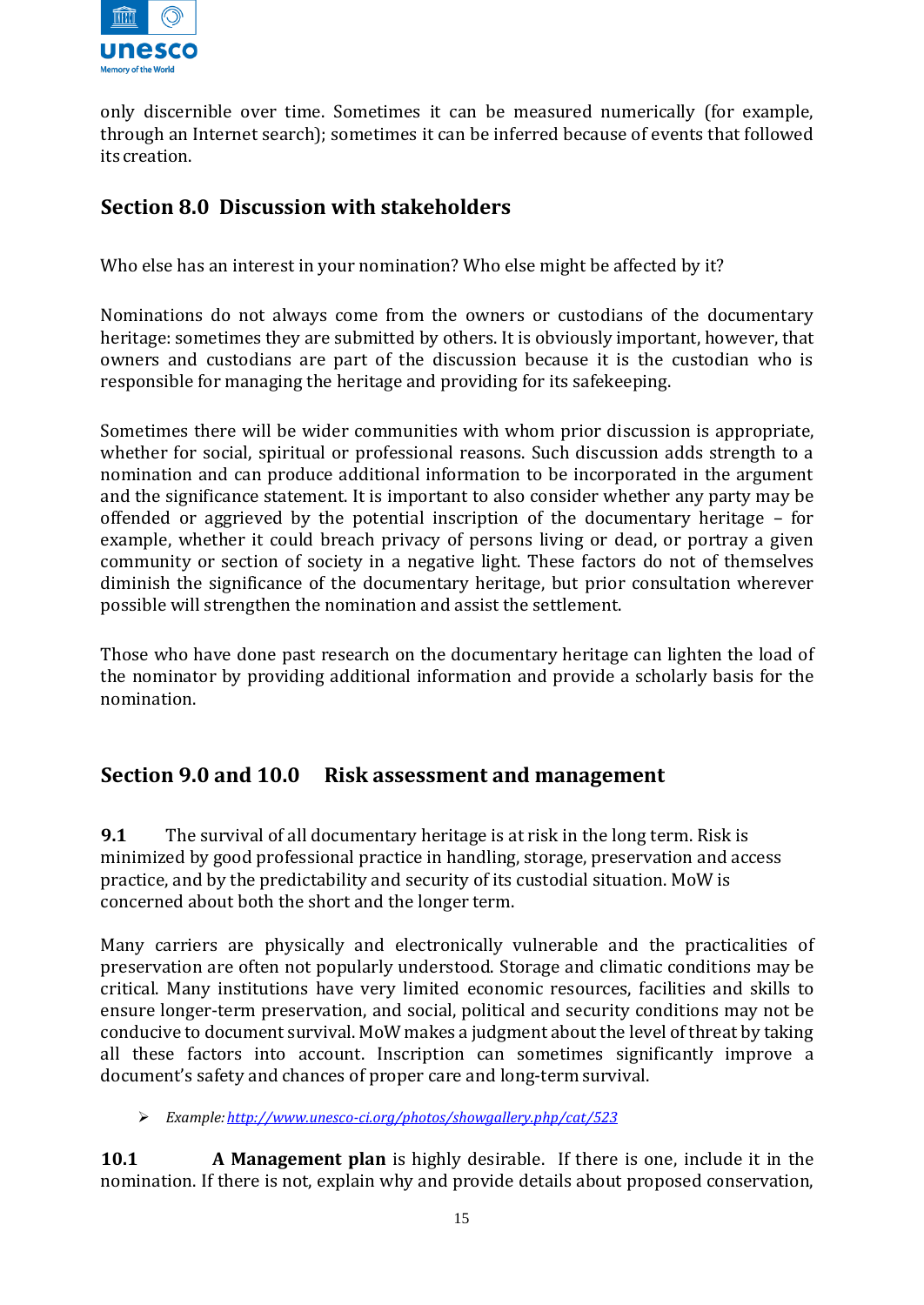

storage and access strategies..

Management plans can be elaborate or simple but they must be **realistic**. Most institutions do not have an ideal environment or limitless funding and just have to do the best they can for the time being – and it is important that they say so!

An ideal – *repeat, ideal* – management plan would include a statement of the significance of the documentary heritage, refer to the institution's policy and procedures for access and preservation, set out a preservation budget, describe the available conservation expertise and facilities, describe the physical environment in which the documentary heritage is held (for example, air quality, temperature and humidity, shelving, security) and include a disaster preparedness strategy.

# *A final word - the virtue of brevity*

Your nomination should be comprehensive, but it should be no longer than is necessary. Filling your nomination with unnecessary repetition or arguments that do not address the criteria only makes the task of assessment more onerous. Your nomination will be judged by its quality, not its quantity. If it exceeds, say, 15 pages, you should check to see whether everything you have included is needed to make the case for inscription. There is no mandatory minimum or maximum length – just use your common sense.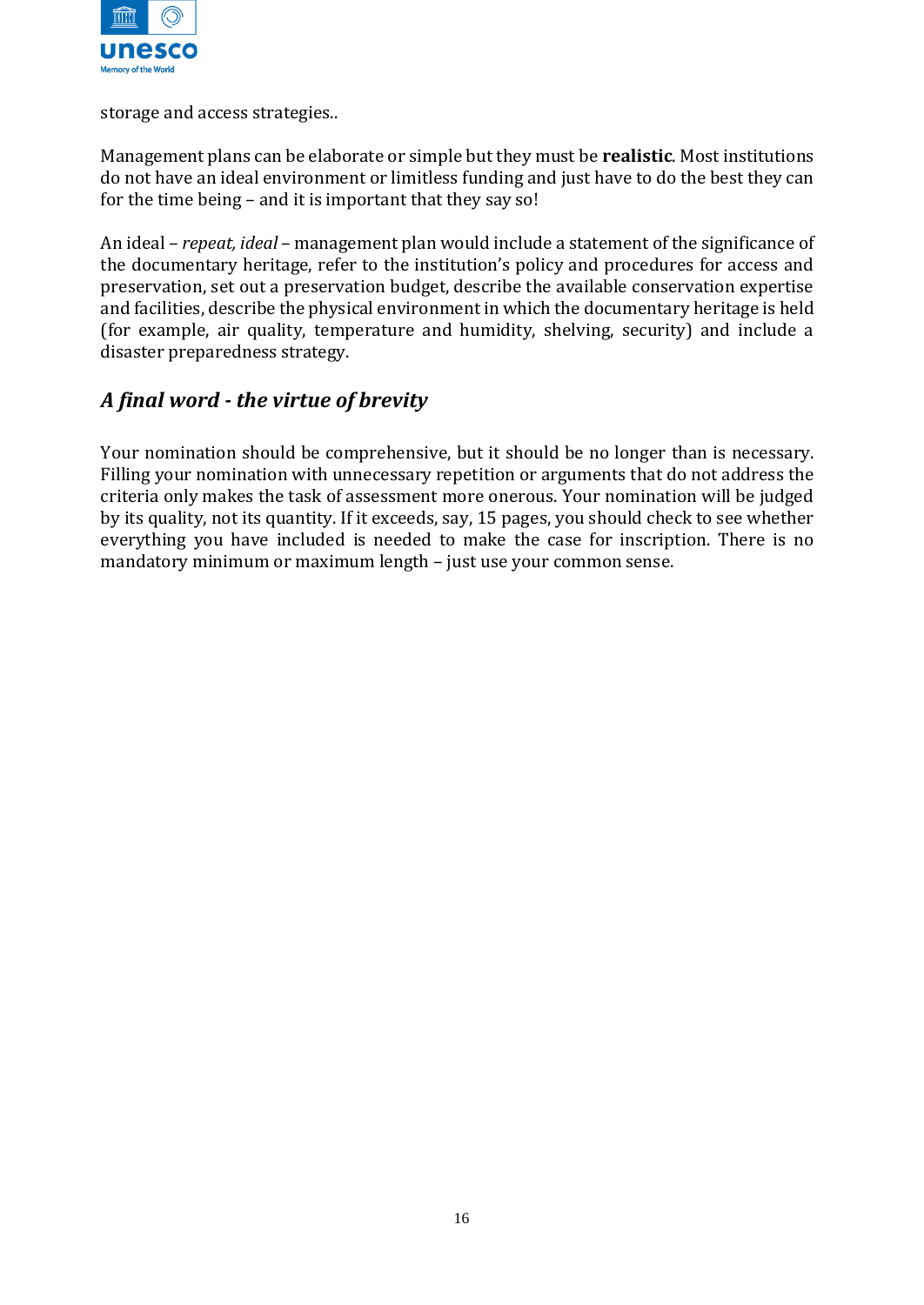

# **3 The outcome: what happens after inscription?**

# *Announcement of inscription*

Successful nominations are announced in a press release issued by the Director-General, and all nominators are informed of the outcome by letter from the Secretariat. The new inscriptions are then listed on the MoW website.

# *Ceremonies and presentation of certificates withexamples*

All successful nominators and custodians receive an official certificate of inscription. In the absence of any other alternative, this is simply delivered by mail. But that is missing an opportunity for promoting the inscription. A formal certificate presentation is potentially a high profile media event that benefits both the recipient institution and UNESCO. As its means permit, the UNESCO Secretariat will be happy to cooperate in such arrangements.

# *Publicity*

Custodians of inscribed heritage are encouraged to publicize their status and to draw public attention to the items that have been inscribed. For example, a number of institutions have placed inscribed items on public display; have digitized them so that they are readily accessible; have promoted the recognition through their website; and have sold reproductions as products. The only limitation is imagination.

# *Use of the UNESCO/MoW logo*

The use of the name and logo of UNESCO is subject to the prevailing rules of the Organization at any given time and unauthorized use is strictly forbidden. However, custodians of inscribed heritage are entitled to use a UNESCO/MoW logo, and are encouraged to do so. This is sent to custodians on request.

# *What if your nomination is rejected? You can apply again…*

If your nomination is unsuccessful, you can resubmit it in future rounds. However, if you submit it unchanged more than three times it will not be further accepted, So you should review the arguments you presented, and consider whether there is additional information you could offer in support of the nomination. Take into account any feedback you received from the Secretariat; and consider whether there are additional authoritative referees who could support your case.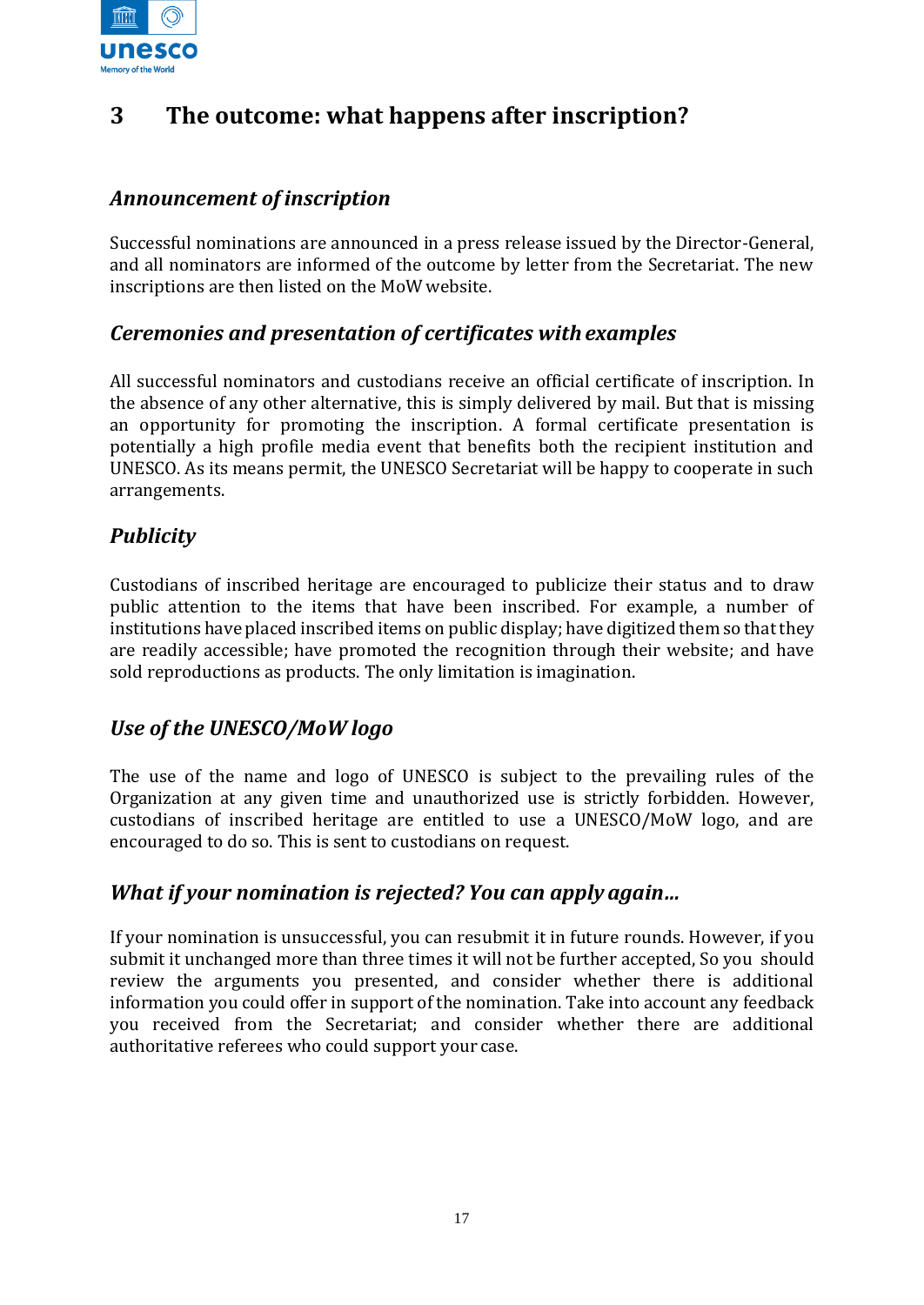

# **4 FAQ**

# *Everything you wanted to know, but were afraid to ask…*

#### **Digital documents, including databases and websites**

If nominating a digital document or collection it is important to read the **[Explanatory Note](https://en.unesco.org/sites/default/files/nominating_digital_documents_inscription_note_en.pdf)  [on Nominating Digital Documents](https://en.unesco.org/sites/default/files/nominating_digital_documents_inscription_note_en.pdf) for Inscription**, so that your nomination will provide the assessors with all the needed information.

#### **Audiovisual documents**

Audiovisual media exist in a wide variety of analogue and digital formats. Identifying an "original" or earliest surviving generation is sometimes a matter ofjudgment. For analogue documents, the relationship between content and carrier may be important to its character. See further comments in the **[Explanatory Note on the Expanded Definition](https://en.unesco.org/sites/default/files/expanded_definition_documentary_heritage.pdf)  [of Documentary Heritage](https://en.unesco.org/sites/default/files/expanded_definition_documentary_heritage.pdf)** as well as the **Explanatory Note on [Inclusions and](https://en.unesco.org/sites/default/files/explanatory_note_inclusions_limitations_en.pdf)  [Limitations.](https://en.unesco.org/sites/default/files/explanatory_note_inclusions_limitations_en.pdf)** 

#### **Artistic, literary and musical works**

This is, by its nature, an area of unclear boundaries in which MoW has established its precedents with care. See the discussion in the **[Explanatory Note on the Expanded](https://en.unesco.org/sites/default/files/expanded_definition_documentary_heritage.pdf)  [Definition of Documentary Heritage](https://en.unesco.org/sites/default/files/expanded_definition_documentary_heritage.pdf)**.

MoW does not seek to inscribe artistic, literary or musical works *as such*, based purely on their artistic, literary or musical merit. However, it does inscribe documents that show the genesis of an important single work, group of works or of a whole œuvre, or depict a prominent state of a work, and/or the biographical and societal context of an important artist or work.

To suggest a hypothetical example, one may nominate a group of letters that reveal the relationship between two Renaissance painters. These are documents. But their actual paintings would be ineligible for nomination *unless* they had significant documentary value and satisfied the criteria for inscription on a MoW register.

- ➢ *Examples of inscriptions: Metropolis, Gutenberg Bible, Astrid Lindgren Archives, Wizard of Oz, Bayeux Tapestry, Gothic architectural drawings, Beethoven's 9th symphony MSS, the Bayasanghori Shahnameh, Carlos Gardel tango recordings, Russian posters, Song of the Nibelungs poem*:
- ➢ *[http://www.unesco.org/new/en/communication-and-information/flagship-project-activities/memory](http://www.unesco.org/new/en/communication-and-information/flagship-project-activities/memory-of-the-world/register/access-by-region-and-country/)[of-](http://www.unesco.org/new/en/communication-and-information/flagship-project-activities/memory-of-the-world/register/access-by-region-and-country/) [the-world/register/access-by-region-and-country/](http://www.unesco.org/new/en/communication-and-information/flagship-project-activities/memory-of-the-world/register/access-by-region-and-country/)*

#### **Artefacts and objects**

Similar issues can arise in relation to artefacts and objects. There is a sense in which every analogue document – a book, roll of film, sound disc or even a single sheet of paper - is a physical object. Many items that one might primarily perceive as museum objects, such as stone stele, obelisks or bells, can satisfy the MoW definition of **document.** The boundaries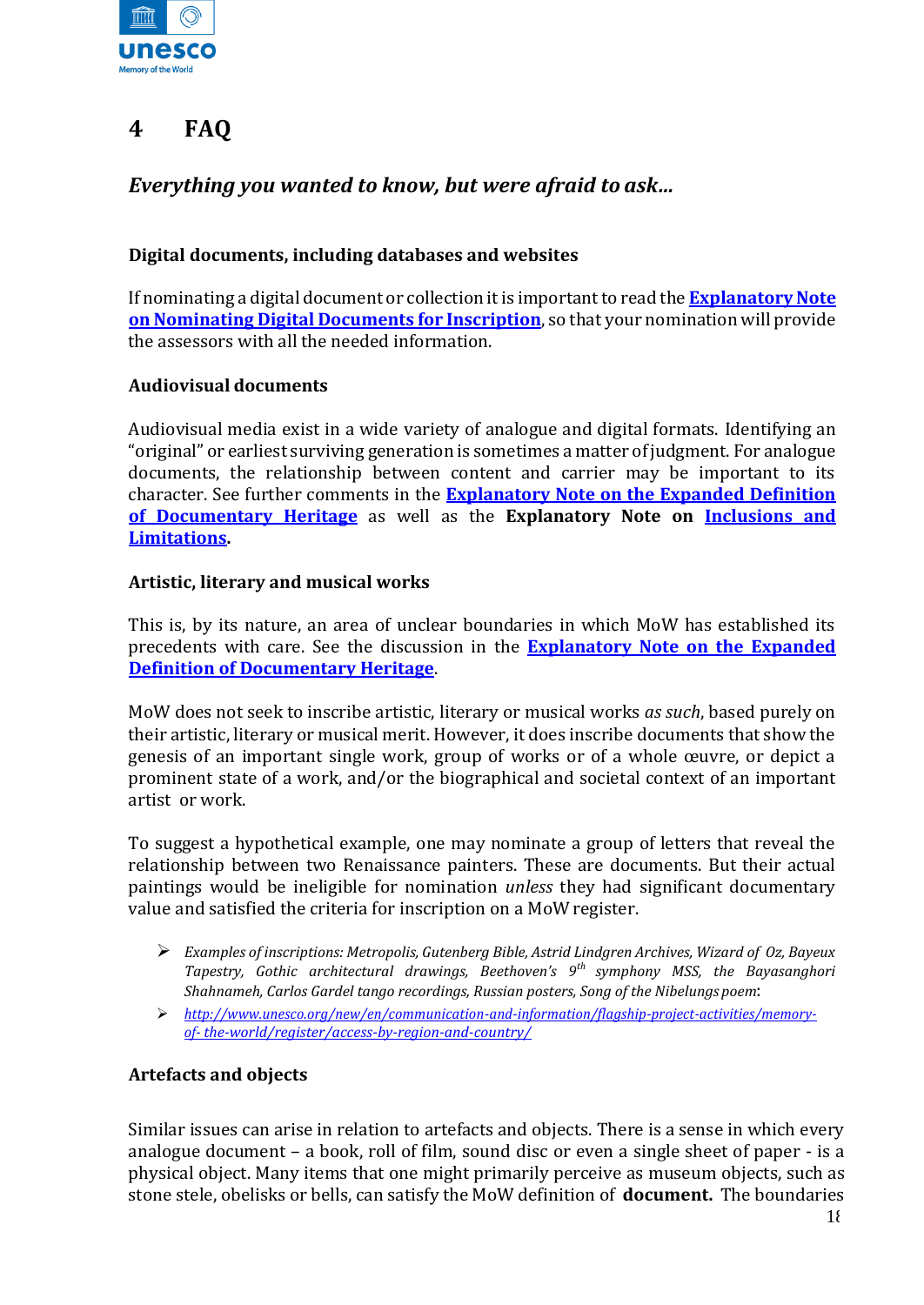

become less clear with objects that do not obviously meet that test, but have such an integral association with a documentary heritage collection that to exclude them from the collection might detract from its significance. Such cases are unusual and, again, will be treated with care.

#### **Exclusions from the international register**

As a practical necessity, experience has shown that certain types of document should not normally be considered for inscription on the International MoW Register. Two indicative examples are the papers of contemporary political leaders and political parties, and national constitutions (or similar documents), as discussed in the **[Explanatory Note on](https://en.unesco.org/sites/default/files/explanatory_note_inclusions_limitations_en.pdf)  [Inclusions and Limitations](https://en.unesco.org/sites/default/files/explanatory_note_inclusions_limitations_en.pdf)**.

#### **"Whole of institution" nominations**

While the nomination of a collection, a fonds or a group of collections and fonds is welcome, the nomination of the *entire contents* of an archival, library or museum institution is unlikely to be successful, unless it demonstrates a significance, unity and coherence beyond the *coincidence* of material which happens to reside in the same institution. Further, such nominations do not usually meet the test of being closed and finite – the holdings of the institution are constantly changing.

#### **Monetary value**

Some items on MoW registers have considerable monetary value. The very fact of achieving inscription may have the effect of enhancing that value in some quarters. However, the monetary value of any item, collection or fonds is **irrelevant** to its significance in the MoW context. The Programme does not take account of such monetary value.

#### **Ownership, custody, copyright and management**

Nomination and inscription on a MoW register does not in any way affect existing ownership, possession, control or copyright in the documentary heritage. UNESCO does not gain any form of proprietorial interest. However, there is an *implied* commitment by the owners of the heritage that it will be managed and cared for properly. Inscription also means that UNESCO has a continuing and informed right to monitor this commitment and the well-being of the inscribed material, and may periodically contact custodians for this purpose. That is why the nomination document asks you for such details as storage conditions, security and details of the management plan relating to the material.

#### **Review and removal**

Inscription is deemed as permanent, but there are circumstances under which they can be removed from a register. Among the possible reasons are serious deterioration or damage to the heritage that destroys its significance, or if a reassessment demonstrates the ineligibility of the documentary heritage against the criteria under which it was inscribed.

Such a decision would not be taken lightly. It would follow the due process set out in **Section 8.9** of the *General Guidelines.*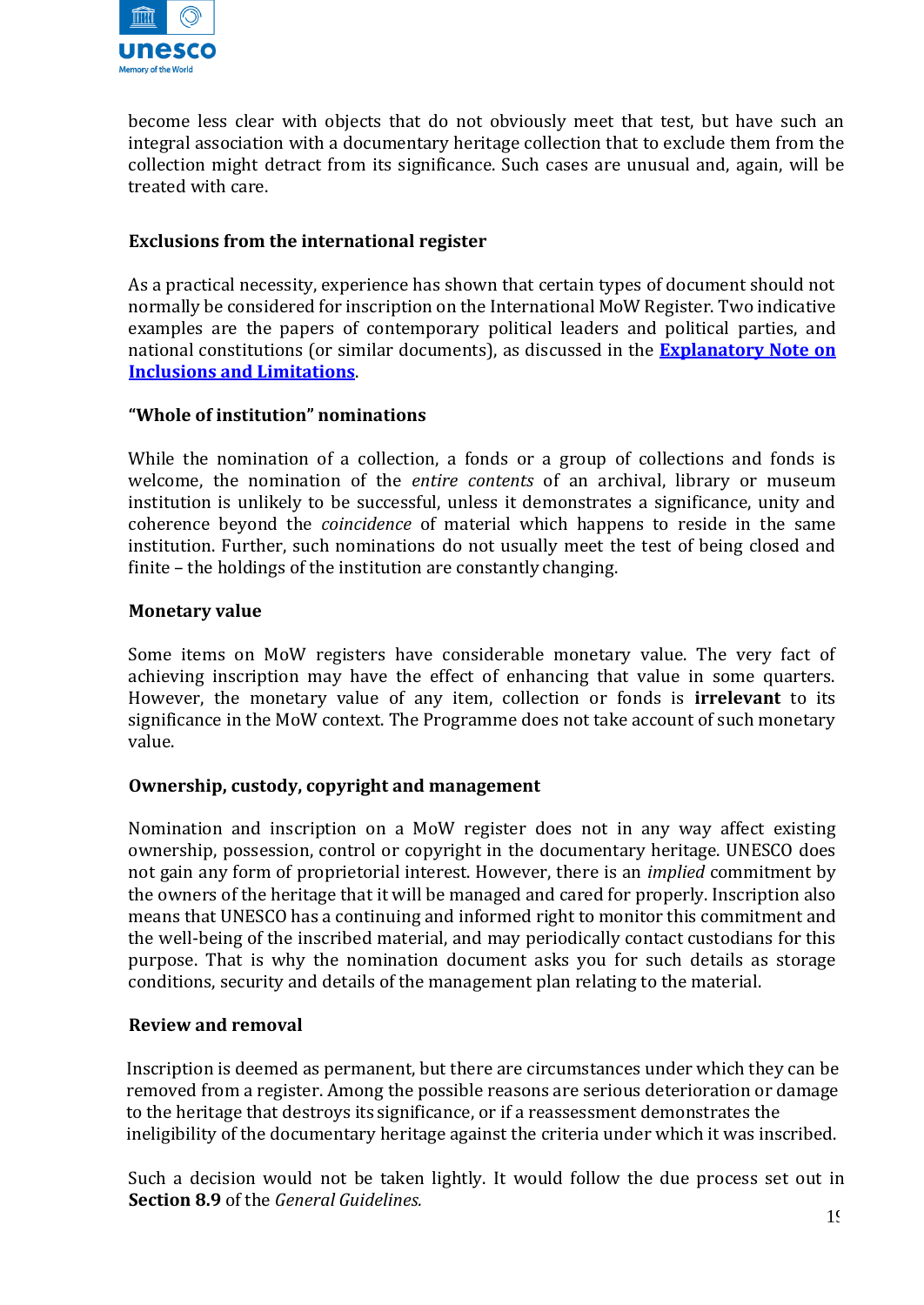

#### **What does nomination cost?**

Nothing but preparation time. UNESCO does not levy a fee for receiving or processing a MoW nomination.

#### **Why do you have to nominate "originals"? Why won't copies do?**

The "original" is where maximum information is found and authenticity is verifiable. In most cases there is only one original. See **Section 8.3.3** of the *General Guidelines.*

Where originals do not survive, MoW seeks to ensure that the earliest surviving generation or copy is identified by the nominator. This may be a matter of research and judgment; for example, in the days before printing, manuscripts were copied by hand and may exist in several variant versions, which may be of great antiquity. Closer to the present, the question of identifying an original can become more complex – and even impossible.

In such cases, where documentary heritage may exist in multiple copies and variant versions of equal validity – for example, early printed books or feature films in differing versions or multiple languages – it may be preferable to nominate the **work** that exists in a number of exemplars, rather than one specific item. All exemplars would then be listed in the nomination (or even added afterward, if further exemplars are subsequently located).

➢ *Examples: Metropolis, Gutenberg Bible : [http://www.unesco.org/new/en/communication-and-information/flagship-project-activities/memory](http://www.unesco.org/new/en/communication-and-information/flagship-project-activities/memory-of-the-world/register/access-by-region-and-country/)[of-](http://www.unesco.org/new/en/communication-and-information/flagship-project-activities/memory-of-the-world/register/access-by-region-and-country/) [the-world/register/access-by-region-and-country/](http://www.unesco.org/new/en/communication-and-information/flagship-project-activities/memory-of-the-world/register/access-by-region-and-country/)*

#### **Why "closed" and "fixed"?**

It is not possible to reliably assess a collection, fonds or group that is in a fluid state, nor could UNESCO award a MoW logo to documentary heritage whose character might change without its knowledge. That is why what is nominated must be finite and preciselydefined. Incremental growth in an inscribed collection can be accommodated through a supplementary nomination process: see **Section 8.7**of the *General Guidelines* (Additions to existing inscriptions)*.* Further, an exception is made for certain types of born digital objects. See the **[Explanatory Note on Nominating Digital Documents for Inscription](https://en.unesco.org/sites/default/files/nominating_digital_documents_inscription_note_en.pdf)**.

#### **Does the nominator have to own the material beingnominated?**

No. While it is unusual for nominations to be submitted by parties other than the owner or custodian of the documentary heritage, it is permissible.

#### **Does the nominator or the custodian have to be a public institution?**

No. MoW makes no distinction between public or private, commercial or non-commercial organizations, nor between institutions and individuals.

<sup>➢</sup> *Example: Carlos Gardel:* 

*[http://www.unesco.org/new/fileadmin/MULTIMEDIA/HQ/CI/CI/pdf/mow/nomination\\_forms/uruguay\\_](http://www.unesco.org/new/fileadmin/MULTIMEDIA/HQ/CI/CI/pdf/mow/nomination_forms/uruguay_%20records_carlos_gardel.pdf) [%20records\\_carlos\\_gardel.pdf](http://www.unesco.org/new/fileadmin/MULTIMEDIA/HQ/CI/CI/pdf/mow/nomination_forms/uruguay_%20records_carlos_gardel.pdf)*